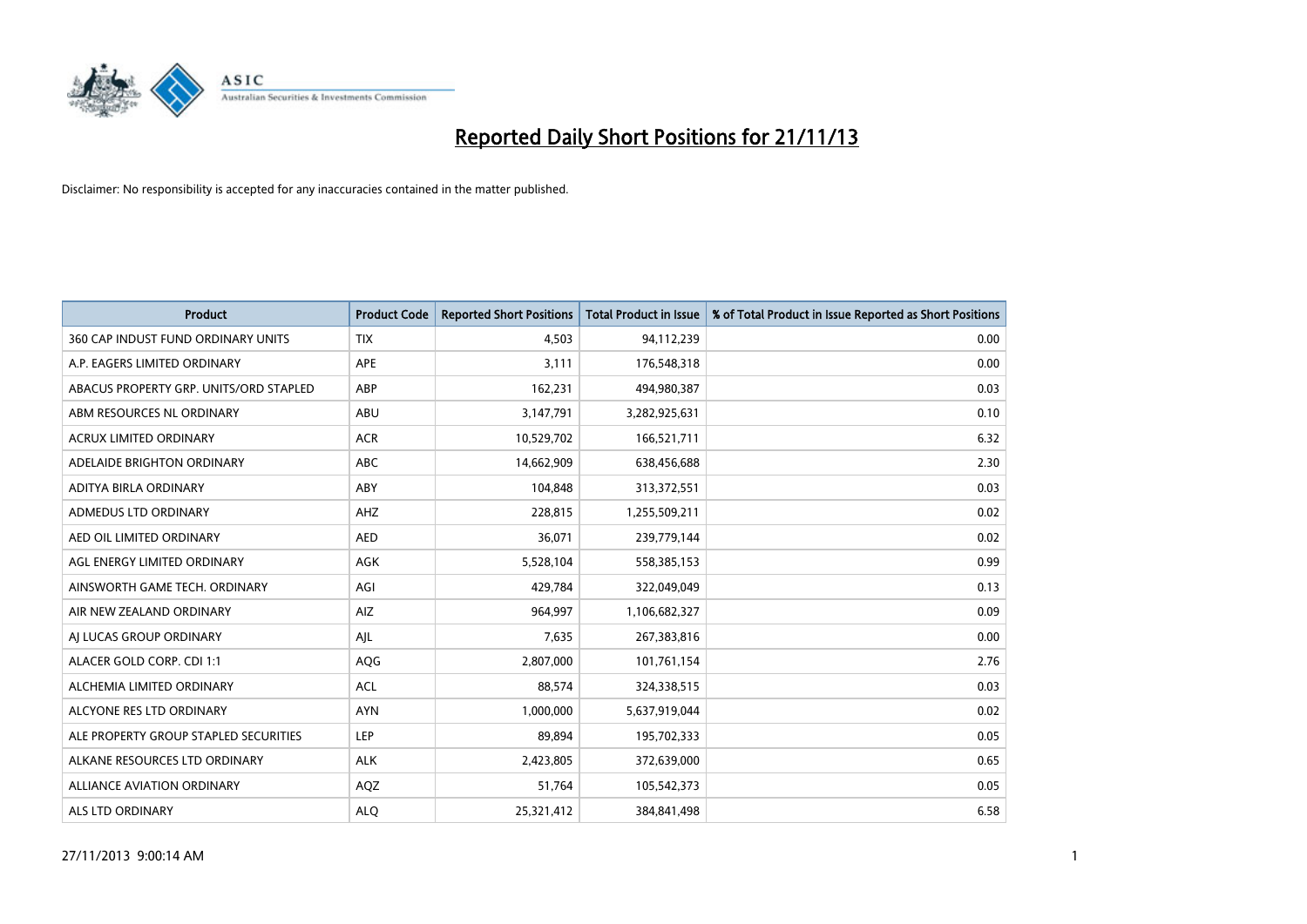

| <b>Product</b>                          | <b>Product Code</b> | <b>Reported Short Positions</b> | <b>Total Product in Issue</b> | % of Total Product in Issue Reported as Short Positions |
|-----------------------------------------|---------------------|---------------------------------|-------------------------------|---------------------------------------------------------|
| ALTIUM LIMITED ORDINARY                 | <b>ALU</b>          | 19,347                          | 112,857,012                   | 0.02                                                    |
| ALTONA MINING LTD ORDINARY              | <b>AOH</b>          | 481,533                         | 532,184,704                   | 0.09                                                    |
| ALUMINA LIMITED ORDINARY                | <b>AWC</b>          | 171,256,022                     | 2,806,225,615                 | 6.10                                                    |
| AMALGAMATED HOLDINGS ORDINARY           | AHD                 | 20,258                          | 157,809,687                   | 0.01                                                    |
| AMCOM TELECOMM, ORDINARY                | AMM                 | 1,043,826                       | 244,557,101                   | 0.43                                                    |
| AMCOR LIMITED ORDINARY                  | AMC                 | 3,878,854                       | 1,206,684,923                 | 0.32                                                    |
| AMP LIMITED ORDINARY                    | AMP                 | 29,953,339                      | 2,957,737,964                 | 1.01                                                    |
| AMPELLA MINING ORDINARY                 | AMX                 | 340,644                         | 248,000,493                   | 0.14                                                    |
| ANSELL LIMITED ORDINARY                 | <b>ANN</b>          | 6,777,776                       | 130,648,660                   | 5.19                                                    |
| ANTARES ENERGY LTD ORDINARY             | AZZ                 | 213,956                         | 255,000,000                   | 0.08                                                    |
| ANZ BANKING GRP LTD ORDINARY            | ANZ                 | 7,168,001                       | 2,743,664,614                 | 0.26                                                    |
| APA GROUP STAPLED SECURITIES            | APA                 | 20,810,360                      | 835,750,807                   | 2.49                                                    |
| APN NEWS & MEDIA ORDINARY               | <b>APN</b>          | 16,430,625                      | 661,526,586                   | 2.48                                                    |
| AQUARIUS PLATINUM. ORDINARY             | AQP                 | 6,771,881                       | 486,851,336                   | 1.39                                                    |
| AQUILA RESOURCES ORDINARY               | <b>AQA</b>          | 13,828,768                      | 411,804,442                   | 3.36                                                    |
| ARAFURA RESOURCE LTD ORDINARY           | ARU                 | 46,367                          | 441,270,644                   | 0.01                                                    |
| ARB CORPORATION ORDINARY                | ARP                 | 1,578,116                       | 72,481,302                    | 2.18                                                    |
| ARDENT LEISURE GROUP STAPLED SECURITIES | AAD                 | 2,206,197                       | 405,055,708                   | 0.54                                                    |
| ARENA REIT ORDINARY UNITS               | <b>ARF</b>          | 11,547                          | 206,342,963                   | 0.01                                                    |
| ARISTOCRAT LEISURE ORDINARY             | ALL                 | 9,378,240                       | 551,418,047                   | 1.70                                                    |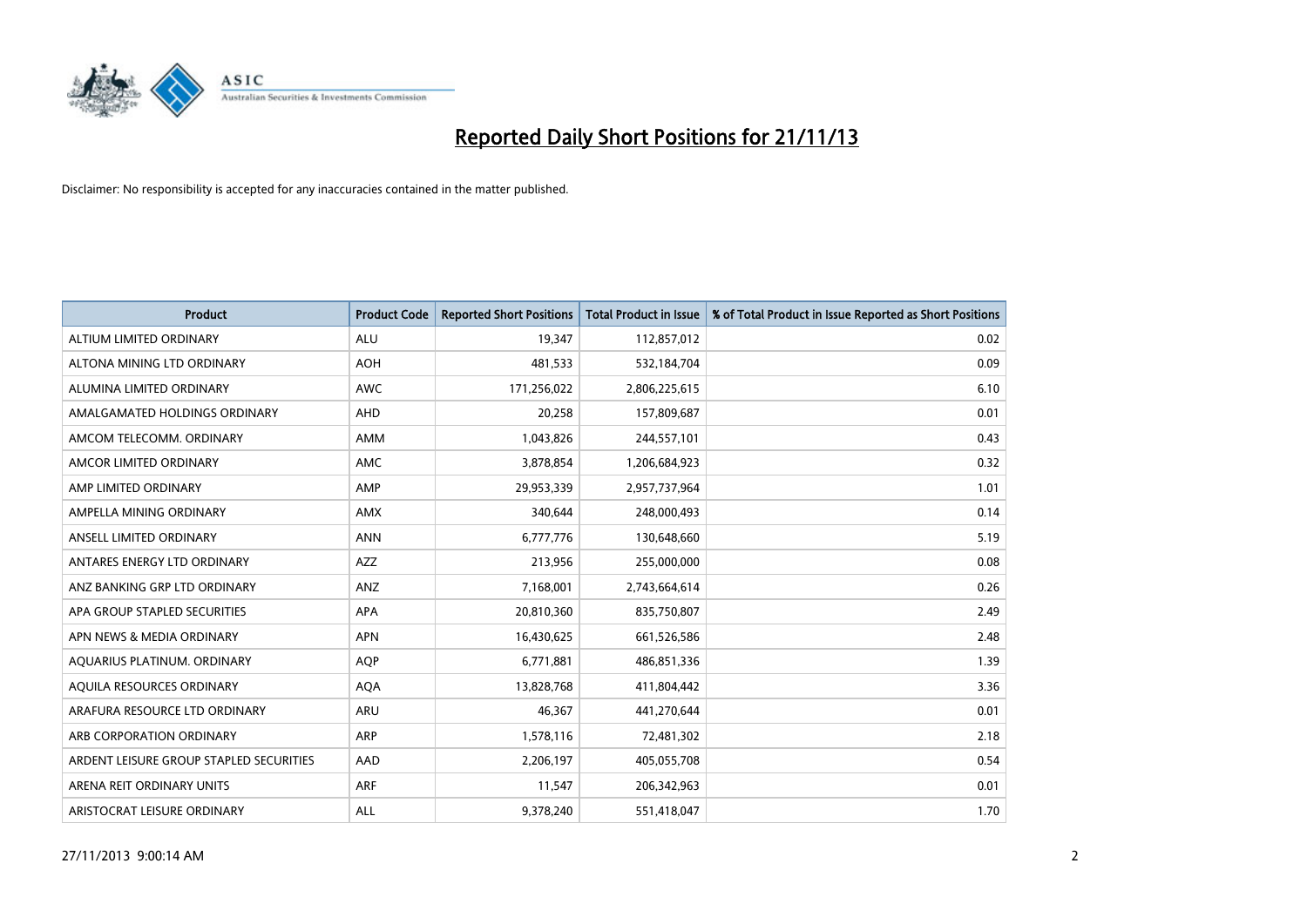

| <b>Product</b>                            | <b>Product Code</b> | <b>Reported Short Positions</b> | <b>Total Product in Issue</b> | % of Total Product in Issue Reported as Short Positions |
|-------------------------------------------|---------------------|---------------------------------|-------------------------------|---------------------------------------------------------|
| <b>ARRIUM LTD ORDINARY</b>                | ARI                 | 26,707,054                      | 1,361,469,008                 | 1.96                                                    |
| ASCIANO LIMITED ORDINARY                  | <b>AIO</b>          | 9,411,667                       | 975,385,664                   | 0.96                                                    |
| ASG GROUP LIMITED ORDINARY                | ASZ                 | 1,310,704                       | 206,720,839                   | 0.63                                                    |
| ASPEN GROUP ORD/UNITS STAPLED             | <b>APZ</b>          | 218,548                         | 119,946,366                   | 0.18                                                    |
| ASTRO JAP PROP GROUP STAPLED US PROHIBIT. | AJA                 | 31,934                          | 67,211,752                    | 0.05                                                    |
| ASX LIMITED ORDINARY                      | ASX                 | 3,403,267                       | 193,595,162                   | 1.76                                                    |
| ATLANTIC LIMITED ORDINARY                 | ATI                 | 50,000                          | 154,757,339                   | 0.03                                                    |
| ATLAS IRON LIMITED ORDINARY               | <b>AGO</b>          | 76,662,671                      | 915,496,158                   | 8.37                                                    |
| AUCKLAND INTERNATION ORDINARY             | AIA                 | 55,032                          | 1,322,564,489                 | 0.00                                                    |
| AURIZON HOLDINGS LTD ORDINARY             | <b>AZI</b>          | 13,235,970                      | 2,137,284,503                 | 0.62                                                    |
| AURORA OIL & GAS ORDINARY                 | AUT                 | 7,344,142                       | 448,785,778                   | 1.64                                                    |
| <b>AUSDRILL LIMITED ORDINARY</b>          | <b>ASL</b>          | 20,277,894                      | 312,277,224                   | 6.49                                                    |
| AUSENCO LIMITED ORDINARY                  | AAX                 | 1,496,259                       | 123,527,574                   | 1.21                                                    |
| <b>AUSTAL LIMITED ORDINARY</b>            | ASB                 | 607,879                         | 346,007,639                   | 0.18                                                    |
| AUSTBROKERS HOLDINGS ORDINARY             | <b>AUB</b>          | 427                             | 59,584,580                    | 0.00                                                    |
| AUSTIN ENGINEERING ORDINARY               | ANG                 | 468,618                         | 73,164,403                    | 0.64                                                    |
| AUSTRALAND PROPERTY STAPLED SECURITY      | <b>ALZ</b>          | 2,436,867                       | 578,324,670                   | 0.42                                                    |
| AUSTRALIAN AGRICULT, ORDINARY             | AAC                 | 4,505,308                       | 532,294,404                   | 0.85                                                    |
| <b>AUSTRALIAN EDUCATION UNITS</b>         | <b>AEU</b>          | 968                             | 194,690,418                   | 0.00                                                    |
| AUSTRALIAN INFR LTD ORDINARY              | <b>AIX</b>          | 3,772,584                       | 620,733,944                   | 0.61                                                    |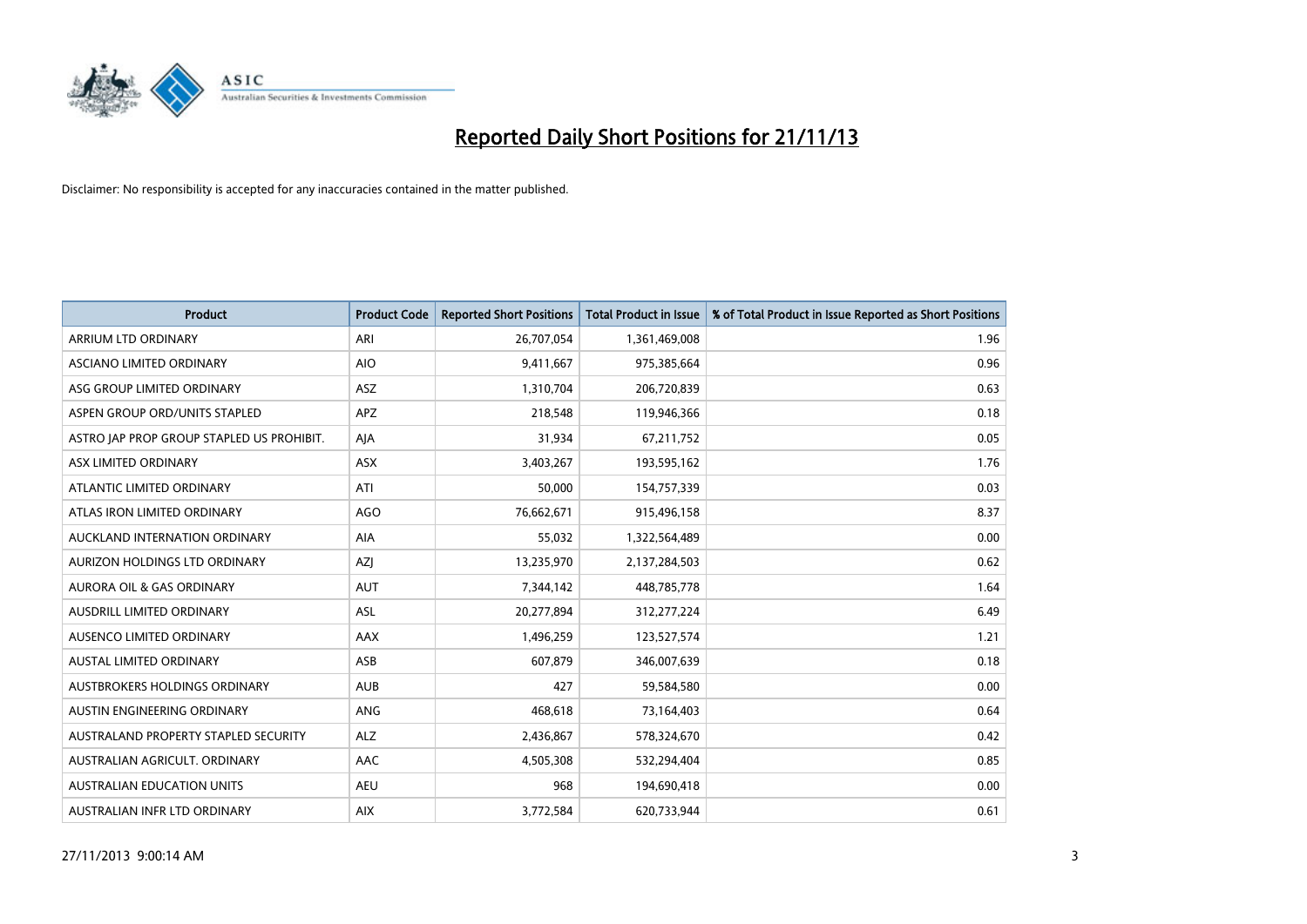

| <b>Product</b>                         | <b>Product Code</b> | <b>Reported Short Positions</b> | <b>Total Product in Issue</b> | % of Total Product in Issue Reported as Short Positions |
|----------------------------------------|---------------------|---------------------------------|-------------------------------|---------------------------------------------------------|
| AUSTRALIAN PHARM, ORDINARY             | API                 | 5,109,535                       | 488,115,883                   | 1.05                                                    |
| AUTOMOTIVE HOLDINGS ORDINARY           | AHE                 | 357,225                         | 260,579,682                   | 0.14                                                    |
| AVIENNINGS LIMITED ORDINARY            | AVI                 | 69,999                          | 384,423,851                   | 0.02                                                    |
| AWE LIMITED ORDINARY                   | <b>AWE</b>          | 1,149,118                       | 522,116,985                   | 0.22                                                    |
| <b>BANDANNA ENERGY ORDINARY</b>        | <b>BND</b>          | 19,129,697                      | 528,481,199                   | 3.62                                                    |
| BANK OF QUEENSLAND. ORDINARY           | <b>BOO</b>          | 4,189,618                       | 319,809,993                   | 1.31                                                    |
| <b>BASE RES LIMITED ORDINARY</b>       | <b>BSE</b>          | 6,661,482                       | 561,840,029                   | 1.19                                                    |
| BATHURST RES NZ LTD ORDINARY           | <b>BRL</b>          | 19,799,278                      | 821,457,725                   | 2.41                                                    |
| BC IRON LIMITED ORDINARY               | <b>BCI</b>          | 2,248                           | 123,828,630                   | 0.00                                                    |
| BEACH ENERGY LIMITED ORDINARY          | <b>BPT</b>          | 19,297,512                      | 1,277,958,962                 | 1.51                                                    |
| BEADELL RESOURCE LTD ORDINARY          | <b>BDR</b>          | 36,416,869                      | 790,727,280                   | 4.61                                                    |
| BEGA CHEESE LTD ORDINARY               | <b>BGA</b>          | 436,961                         | 151,866,050                   | 0.29                                                    |
| BENDIGO AND ADELAIDE ORDINARY          | <b>BEN</b>          | 13,966,656                      | 409,961,672                   | 3.41                                                    |
| BERKELEY RESOURCES ORDINARY            | <b>BKY</b>          | 89,341                          | 179,393,323                   | 0.05                                                    |
| BETASHARES ASX RES ETF UNITS           | <b>ORE</b>          | 809,000                         | 3,020,814                     | 26.78                                                   |
| <b>BHP BILLITON LIMITED ORDINARY</b>   | <b>BHP</b>          | 8,118,562                       | 3,211,691,105                 | 0.25                                                    |
| <b>BILLABONG ORDINARY</b>              | <b>BBG</b>          | 18,189,634                      | 478,944,292                   | 3.80                                                    |
| <b>BIONOMICS LIMITED ORDINARY</b>      | <b>BNO</b>          | 159,224                         | 412,155,924                   | 0.04                                                    |
| <b>BLACKMORES LIMITED ORDINARY</b>     | <b>BKL</b>          | 18,137                          | 17,046,024                    | 0.11                                                    |
| BLACKTHORN RESOURCES ORD US PROHIBITED | <b>BTR</b>          | 885,658                         | 164,285,950                   | 0.54                                                    |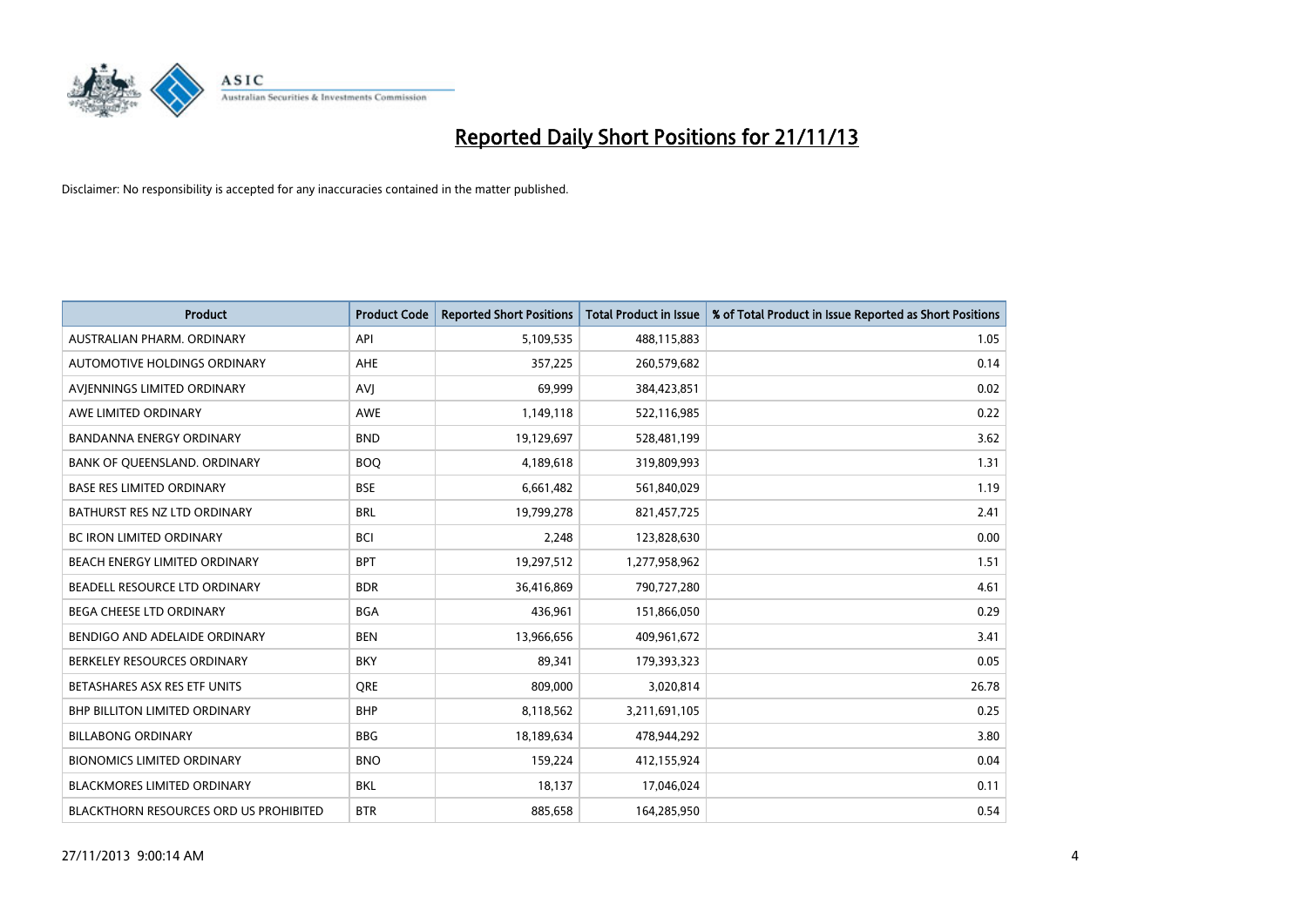

| <b>Product</b>                       | <b>Product Code</b> | <b>Reported Short Positions</b> | <b>Total Product in Issue</b> | % of Total Product in Issue Reported as Short Positions |
|--------------------------------------|---------------------|---------------------------------|-------------------------------|---------------------------------------------------------|
| <b>BLUESCOPE STEEL LTD ORDINARY</b>  | <b>BSL</b>          | 7,410,218                       | 558,733,728                   | 1.33                                                    |
| <b>BOART LONGYEAR ORDINARY</b>       | BLY                 | 46,003,552                      | 461, 163, 412                 | 9.98                                                    |
| <b>BOOM LOGISTICS ORDINARY</b>       | <b>BOL</b>          | 101,891                         | 474,868,764                   | 0.02                                                    |
| BORAL LIMITED. ORDINARY              | <b>BLD</b>          | 47,564,422                      | 778,739,826                   | 6.11                                                    |
| <b>BRADKEN LIMITED ORDINARY</b>      | <b>BKN</b>          | 19,913,596                      | 169,240,662                   | 11.77                                                   |
| <b>BRAMBLES LIMITED ORDINARY</b>     | <b>BXB</b>          | 2,351,898                       | 1,558,832,789                 | 0.15                                                    |
| BREVILLE GROUP LTD ORDINARY          | <b>BRG</b>          | 2,621,702                       | 130,095,322                   | 2.02                                                    |
| <b>BRICKWORKS LIMITED ORDINARY</b>   | <b>BKW</b>          | 133,659                         | 148,038,996                   | 0.09                                                    |
| BT INVESTMENT MNGMNT ORDINARY        | <b>BTT</b>          | 1,526                           | 279,182,538                   | 0.00                                                    |
| <b>BUCCANEER ENERGY LTD ORDINARY</b> | <b>BCC</b>          | 379,833                         | 2,398,671,956                 | 0.02                                                    |
| <b>BURU ENERGY ORDINARY</b>          | <b>BRU</b>          | 14,295,624                      | 298,365,707                   | 4.79                                                    |
| <b>BWP TRUST ORDINARY UNITS</b>      | <b>BWP</b>          | 2,703,298                       | 627,165,919                   | 0.43                                                    |
| CABCHARGE AUSTRALIA ORDINARY         | CAB                 | 16,168,439                      | 120,430,683                   | 13.43                                                   |
| CALTEX AUSTRALIA ORDINARY            | <b>CTX</b>          | 1,790,721                       | 270,000,000                   | 0.66                                                    |
| CAPE LAMBERT RES LTD ORDINARY        | <b>CFE</b>          | 19,764                          | 675,809,769                   | 0.00                                                    |
| CAPITOL HEALTH ORDINARY              | CAI                 | 927                             | 430,799,793                   | 0.00                                                    |
| CARABELLA RES LTD ORDINARY           | <b>CLR</b>          | 100,000                         | 158,236,547                   | 0.06                                                    |
| <b>CARBON ENERGY ORDINARY</b>        | <b>CNX</b>          | 6,799                           | 1,150,931,288                 | 0.00                                                    |
| <b>CARDNO LIMITED ORDINARY</b>       | CDD                 | 7,106,109                       | 145,507,042                   | 4.88                                                    |
| CARINDALE PROPERTY UNIT              | <b>CDP</b>          | 1,984                           | 70,000,000                    | 0.00                                                    |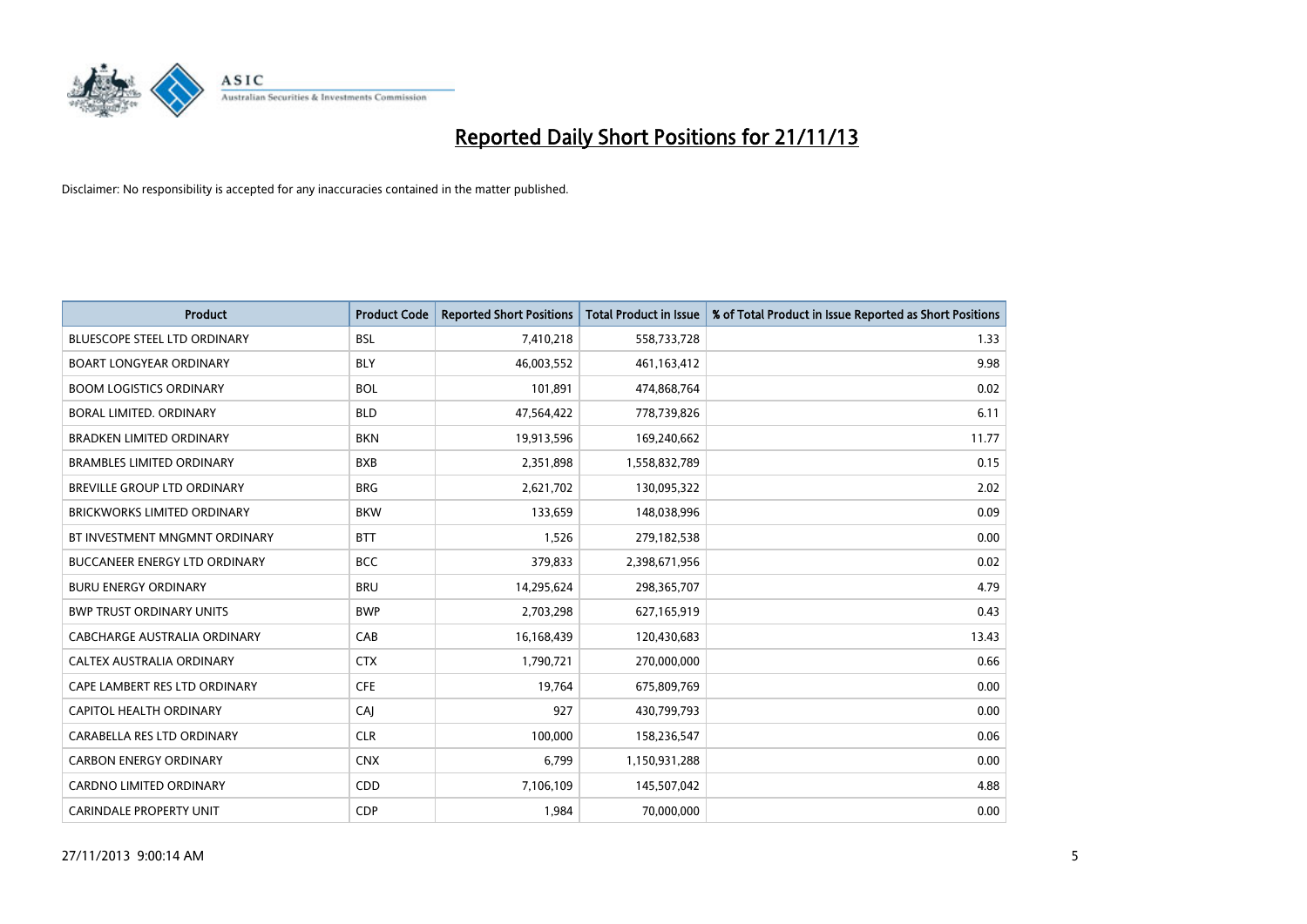

| Product                                 | <b>Product Code</b> | <b>Reported Short Positions</b> | <b>Total Product in Issue</b> | % of Total Product in Issue Reported as Short Positions |
|-----------------------------------------|---------------------|---------------------------------|-------------------------------|---------------------------------------------------------|
|                                         |                     |                                 |                               |                                                         |
| CARNARVON PETROLEUM ORDINARY            | <b>CVN</b>          | 734                             | 937,796,875                   | 0.00                                                    |
| CARSALES.COM LTD ORDINARY               | <b>CRZ</b>          | 2,977,472                       | 237,748,965                   | 1.25                                                    |
| <b>CASH CONVERTERS ORDINARY</b>         | CCV                 | 6,606,896                       | 426,302,767                   | 1.55                                                    |
| CEDAR WOODS PROP. ORDINARY              | <b>CWP</b>          | 2,519                           | 73,732,683                    | 0.00                                                    |
| CENTRAL PETROLEUM ORDINARY              | <b>CTP</b>          | 539,941                         | 309,218,273                   | 0.17                                                    |
| <b>CERAMIC FUEL CELLS ORDINARY</b>      | <b>CFU</b>          | 991,102                         | 1,601,287,414                 | 0.06                                                    |
| CFS RETAIL TRUST GRP STAPLED SECURITIES | <b>CFX</b>          | 71,166,903                      | 2,858,286,690                 | 2.49                                                    |
| CHALLENGER DIV.PRO. STAPLED UNITS       | <b>CDI</b>          | 27,208                          | 214,101,013                   | 0.01                                                    |
| <b>CHALLENGER LIMITED ORDINARY</b>      | <b>CGF</b>          | 895,188                         | 530,862,585                   | 0.17                                                    |
| CHARTER HALL GROUP STAPLED US PROHIBIT. | <b>CHC</b>          | 332,695                         | 309,118,171                   | 0.11                                                    |
| <b>CHARTER HALL RETAIL UNITS</b>        | <b>CQR</b>          | 12,255,493                      | 341,843,880                   | 3.59                                                    |
| <b>CHORUS LIMITED ORDINARY</b>          | <b>CNU</b>          | 1,046,783                       | 396,369,767                   | 0.26                                                    |
| CITIGOLD CORP LTD ORDINARY              | <b>CTO</b>          | 153,427                         | 1,352,907,765                 | 0.01                                                    |
| <b>CLOUGH LIMITED ORDINARY</b>          | <b>CLO</b>          | 419,993                         | 777,438,039                   | 0.05                                                    |
| COAL OF AFRICA LTD ORDINARY             | <b>CZA</b>          | 426                             | 1,048,368,613                 | 0.00                                                    |
| <b>COALSPUR MINES LTD ORDINARY</b>      | <b>CPL</b>          | 8,251,478                       | 641,394,435                   | 1.29                                                    |
| COCA-COLA AMATIL ORDINARY               | <b>CCL</b>          | 17,528,380                      | 763,590,249                   | 2.30                                                    |
| COCHLEAR LIMITED ORDINARY               | <b>COH</b>          | 9,052,085                       | 57,062,020                    | 15.86                                                   |
| <b>COCKATOO COAL ORDINARY</b>           | COK                 | 14,728,432                      | 886,294,158                   | 1.66                                                    |
| CODAN LIMITED ORDINARY                  | <b>CDA</b>          | 842,665                         | 176,969,924                   | 0.48                                                    |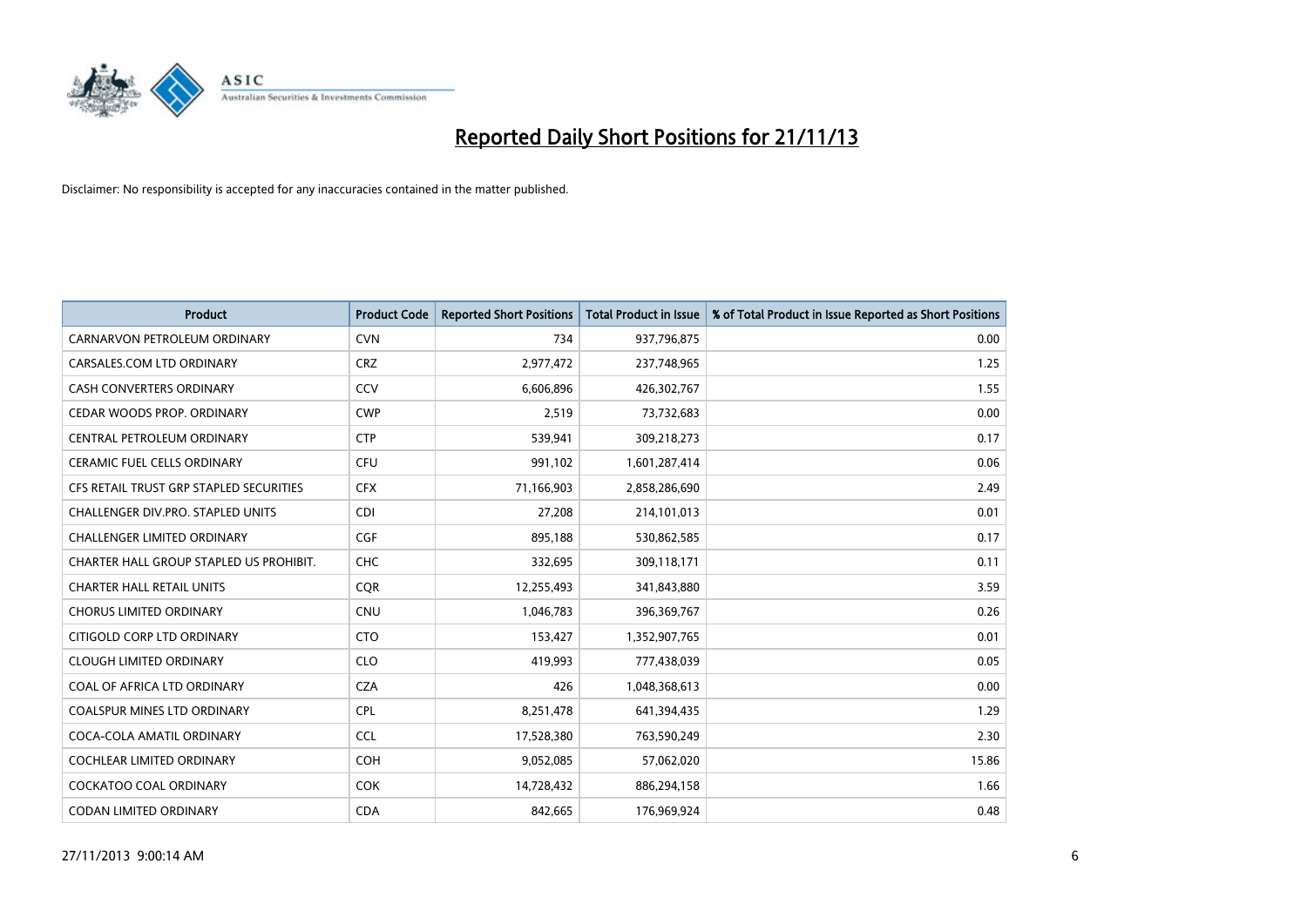

| <b>Product</b>                          | <b>Product Code</b> | <b>Reported Short Positions</b> | <b>Total Product in Issue</b> | % of Total Product in Issue Reported as Short Positions |
|-----------------------------------------|---------------------|---------------------------------|-------------------------------|---------------------------------------------------------|
| <b>COFFEY INTERNATIONAL ORDINARY</b>    | <b>COF</b>          | 18,921                          | 255,833,165                   | 0.01                                                    |
| <b>COKAL LTD ORDINARY</b>               | <b>CKA</b>          | 90,000                          | 467,921,892                   | 0.02                                                    |
| <b>COLLECTION HOUSE ORDINARY</b>        | <b>CLH</b>          | 1,019,894                       | 128,969,148                   | 0.79                                                    |
| COMMONWEALTH BANK, ORDINARY             | <b>CBA</b>          | 5,754,742                       | 1,611,928,836                 | 0.36                                                    |
| COMMONWEALTH PROP ORDINARY UNITS        | <b>CPA</b>          | 11,947,762                      | 2,347,003,413                 | 0.51                                                    |
| <b>COMPASS RESOURCES ORDINARY</b>       | <b>CMR</b>          | 7,472                           | 1,403,744,100                 | 0.00                                                    |
| <b>COMPUTERSHARE LTD ORDINARY</b>       | <b>CPU</b>          | 12,066,503                      | 556,203,079                   | 2.17                                                    |
| COOPER ENERGY LTD ORDINARY              | <b>COE</b>          | 463,696                         | 329,235,509                   | 0.14                                                    |
| <b>CORP TRAVEL LIMITED ORDINARY</b>     | <b>CTD</b>          | 267,542                         | 78,246,245                    | 0.34                                                    |
| <b>CREDIT CORP GROUP ORDINARY</b>       | <b>CCP</b>          | 30,078                          | 46,131,882                    | 0.07                                                    |
| <b>CROMWELL PROP STAPLED SECURITIES</b> | <b>CMW</b>          | 12,607,309                      | 1,721,483,143                 | 0.73                                                    |
| <b>CROWE HORWATH AUS ORDINARY</b>       | <b>CRH</b>          | 701,877                         | 273,005,429                   | 0.26                                                    |
| CROWN RESORTS LTD ORDINARY              | <b>CWN</b>          | 1,054,988                       | 728,394,185                   | 0.14                                                    |
| <b>CSG LIMITED ORDINARY</b>             | <b>CSV</b>          | 161,245                         | 278,973,075                   | 0.06                                                    |
| <b>CSL LIMITED ORDINARY</b>             | <b>CSL</b>          | 590,827                         | 487,190,331                   | 0.12                                                    |
| <b>CSR LIMITED ORDINARY</b>             | <b>CSR</b>          | 31,577,281                      | 506,000,315                   | 6.24                                                    |
| <b>CUDECO LIMITED ORDINARY</b>          | CDU                 | 9,450,746                       | 205,017,174                   | 4.61                                                    |
| CUDECO LIMITED RIGHTS 04-DEC-13 DEF     | <b>CDUR</b>         | 808,279                         | 34,169,529                    | 2.37                                                    |
| DART ENERGY LTD ORDINARY                | <b>DTE</b>          | 6,264,055                       | 1,108,251,519                 | 0.57                                                    |
| DATA#3 LIMITED ORDINARY                 | DTL                 | 621,860                         | 153,974,950                   | 0.40                                                    |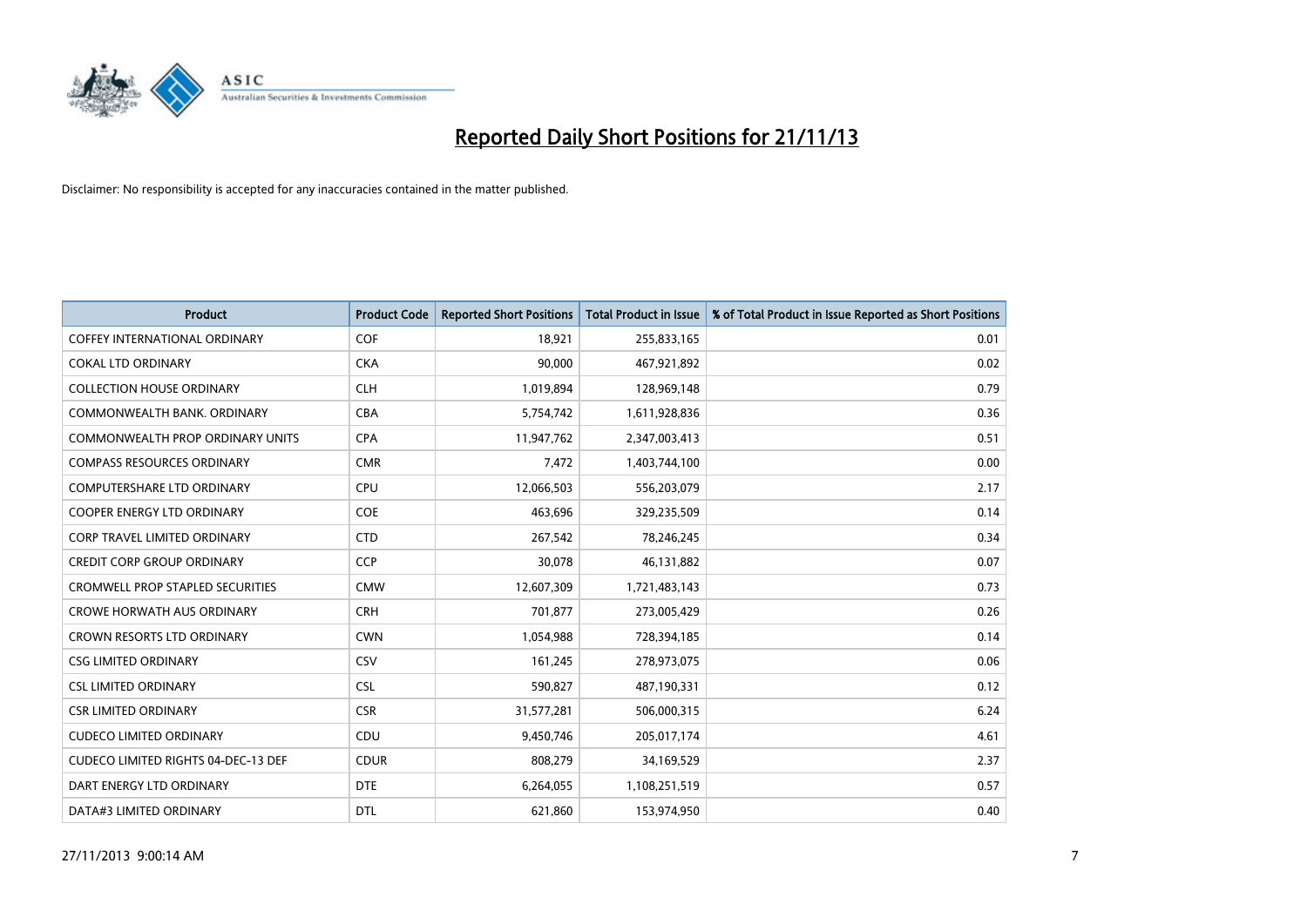

| <b>Product</b>                       | <b>Product Code</b> | <b>Reported Short Positions</b> | <b>Total Product in Issue</b> | % of Total Product in Issue Reported as Short Positions |
|--------------------------------------|---------------------|---------------------------------|-------------------------------|---------------------------------------------------------|
| DAVID JONES LIMITED ORDINARY         | <b>DJS</b>          | 48,461,754                      | 537,137,845                   | 9.02                                                    |
| <b>DECMIL GROUP LIMITED ORDINARY</b> | <b>DCG</b>          | 3,891,422                       | 168,657,794                   | 2.31                                                    |
| DEEP YELLOW LIMITED ORDINARY         | <b>DYL</b>          | 100,002                         | 1,612,407,567                 | 0.01                                                    |
| DEVINE LIMITED ORDINARY              | <b>DVN</b>          | 65,969                          | 158,730,556                   | 0.04                                                    |
| DEXUS PROPERTY GROUP STAPLED UNITS   | <b>DXS</b>          | 25,714,459                      | 4,628,228,426                 | 0.56                                                    |
| DISCOVERY METALS LTD ORDINARY        | <b>DML</b>          | 11,330,109                      | 560,034,418                   | 2.02                                                    |
| DOMINO PIZZA ENTERPR ORDINARY        | <b>DMP</b>          | 728,865                         | 85,915,713                    | 0.85                                                    |
| DONACO INTERNATIONAL ORDINARY        | <b>DNA</b>          | 3,773,124                       | 371,731,146                   | 1.02                                                    |
| DOWNER EDI LIMITED ORDINARY          | <b>DOW</b>          | 13,336,196                      | 434,734,970                   | 3.07                                                    |
| DRAGON MINING LTD ORDINARY           | <b>DRA</b>          | 50,000                          | 88,840,613                    | 0.06                                                    |
| DRILLSEARCH ENERGY ORDINARY          | <b>DLS</b>          | 12,936,846                      | 430,465,895                   | 3.01                                                    |
| DUET GROUP STAPLED US PROHIBIT.      | <b>DUE</b>          | 15,403,790                      | 1,237,195,531                 | 1.25                                                    |
| <b>DULUXGROUP LIMITED ORDINARY</b>   | <b>DLX</b>          | 695,039                         | 377,019,430                   | 0.18                                                    |
| <b>DWS LTD ORDINARY</b>              | <b>DWS</b>          | 649,442                         | 132,362,763                   | 0.49                                                    |
| ECHO ENTERTAINMENT ORDINARY          | EGP                 | 15,290,282                      | 825,672,730                   | 1.85                                                    |
| ELDERS LIMITED ORDINARY              | <b>ELD</b>          | 19,886,311                      | 455,013,329                   | 4.37                                                    |
| ELEMENTAL MINERALS ORDINARY          | <b>ELM</b>          | 176,299                         | 303,263,391                   | 0.06                                                    |
| <b>EMECO HOLDINGS ORDINARY</b>       | <b>EHL</b>          | 12,062,017                      | 599,675,707                   | 2.01                                                    |
| <b>ENDEAVOUR MIN CORP CDI 1:1</b>    | <b>EVR</b>          | 349,732                         | 83,273,218                    | 0.42                                                    |
| ENERGY RESOURCES ORDINARY 'A'        | <b>ERA</b>          | 10,747,270                      | 517,725,062                   | 2.08                                                    |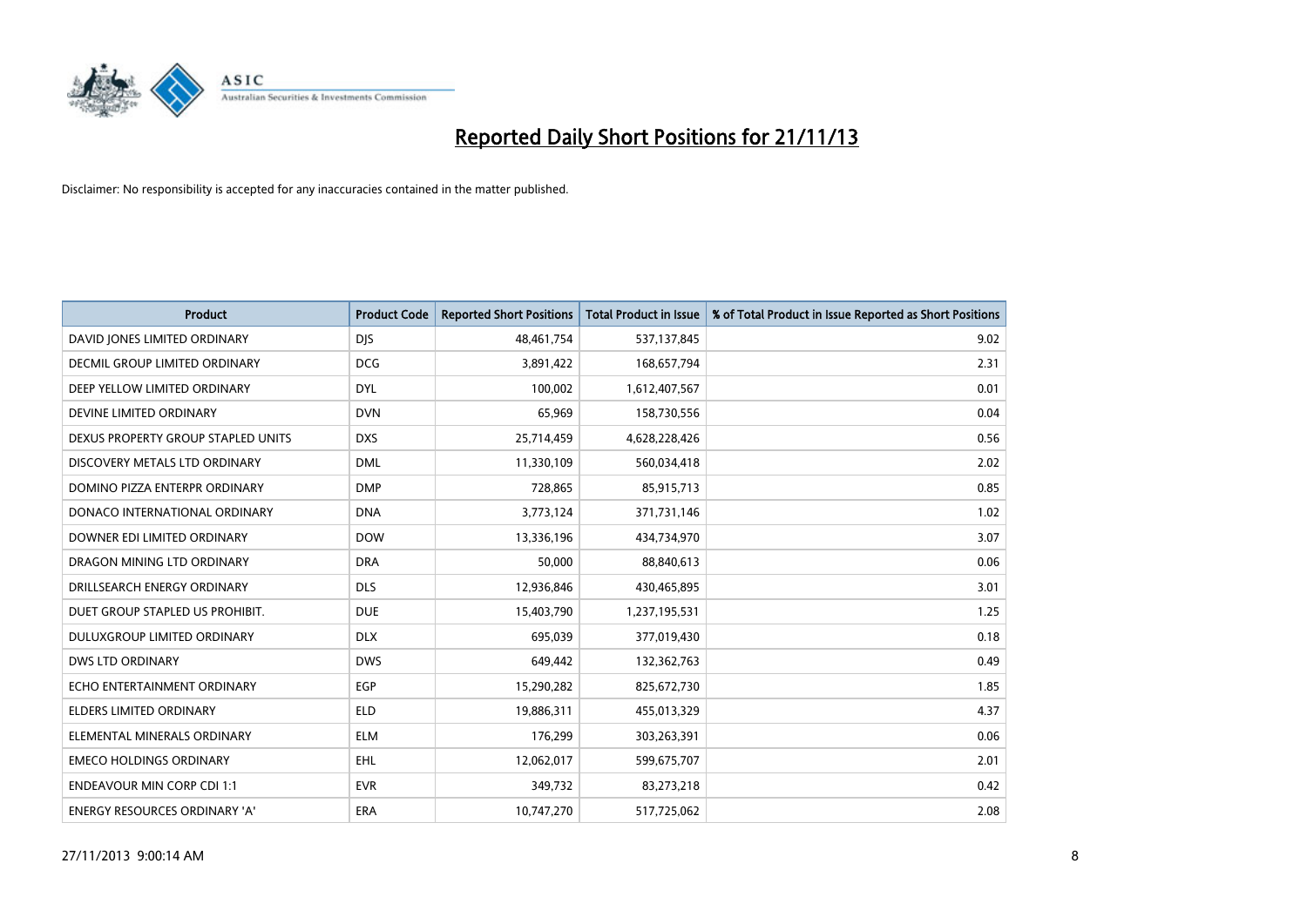

| <b>Product</b>                         | <b>Product Code</b> | <b>Reported Short Positions</b> | <b>Total Product in Issue</b> | % of Total Product in Issue Reported as Short Positions |
|----------------------------------------|---------------------|---------------------------------|-------------------------------|---------------------------------------------------------|
| <b>ENERGY WORLD CORPOR, ORDINARY</b>   | <b>EWC</b>          | 46,865,800                      | 1,734,166,672                 | 2.70                                                    |
| ENVESTRA LIMITED ORDINARY              | <b>ENV</b>          | 3,972,622                       | 1,796,808,474                 | 0.22                                                    |
| EQUATORIAL RES LTD ORDINARY            | EQX                 | 8                               | 121,885,353                   | 0.00                                                    |
| ERM POWER LIMITED ORDINARY             | EPW                 | 710,408                         | 209,188,914                   | 0.34                                                    |
| ESERVGLOBAL LIMITED ORDINARY           | ESV                 | 8,078,867                       | 249,045,997                   | 3.24                                                    |
| ETHANE PIPELINE STAPLED SECURITIES     | <b>EPX</b>          | 1,352                           | 69,302,275                    | 0.00                                                    |
| EVOLUTION MINING LTD ORDINARY          | <b>EVN</b>          | 20,025,991                      | 708,652,367                   | 2.83                                                    |
| FAIRFAX MEDIA LTD ORDINARY             | FXJ                 | 271,780,591                     | 2,351,955,725                 | 11.56                                                   |
| <b>FANTASTIC HOLDINGS ORDINARY</b>     | <b>FAN</b>          | 10,607                          | 103,068,398                   | 0.01                                                    |
| <b>FAR LTD ORDINARY</b>                | <b>FAR</b>          | 24,205,420                      | 2,499,846,742                 | 0.97                                                    |
| FEDERATION CNTRES ORD/UNIT STAPLED SEC | FDC                 | 2,296,774                       | 1,427,641,565                 | 0.16                                                    |
| <b>FINBAR GROUP LIMITED ORDINARY</b>   | <b>FRI</b>          | 2,314                           | 220,847,184                   | 0.00                                                    |
| FISHER & PAYKEL H. ORDINARY            | <b>FPH</b>          | 771,349                         | 546,916,627                   | 0.14                                                    |
| FKP PROPERTY GROUP STAPLED SECURITIES  | <b>FKP</b>          | 15,936,953                      | 421,673,507                   | 3.78                                                    |
| FLEETWOOD CORP ORDINARY                | <b>FWD</b>          | 3,671,829                       | 60,522,619                    | 6.07                                                    |
| FLETCHER BUILDING ORDINARY             | <b>FBU</b>          | 2,642,970                       | 687,854,788                   | 0.38                                                    |
| FLEXIGROUP LIMITED ORDINARY            | <b>FXL</b>          | 351,421                         | 303,385,394                   | 0.12                                                    |
| FLIGHT CENTRE TRAVEL ORDINARY          | <b>FLT</b>          | 3,688,719                       | 100,530,453                   | 3.67                                                    |
| FLINDERS MINES LTD ORDINARY            | <b>FMS</b>          | 2,913,441                       | 1,824,843,676                 | 0.16                                                    |
| <b>FOCUS MINERALS LTD ORDINARY</b>     | <b>FML</b>          | 27,181,593                      | 9,137,375,877                 | 0.30                                                    |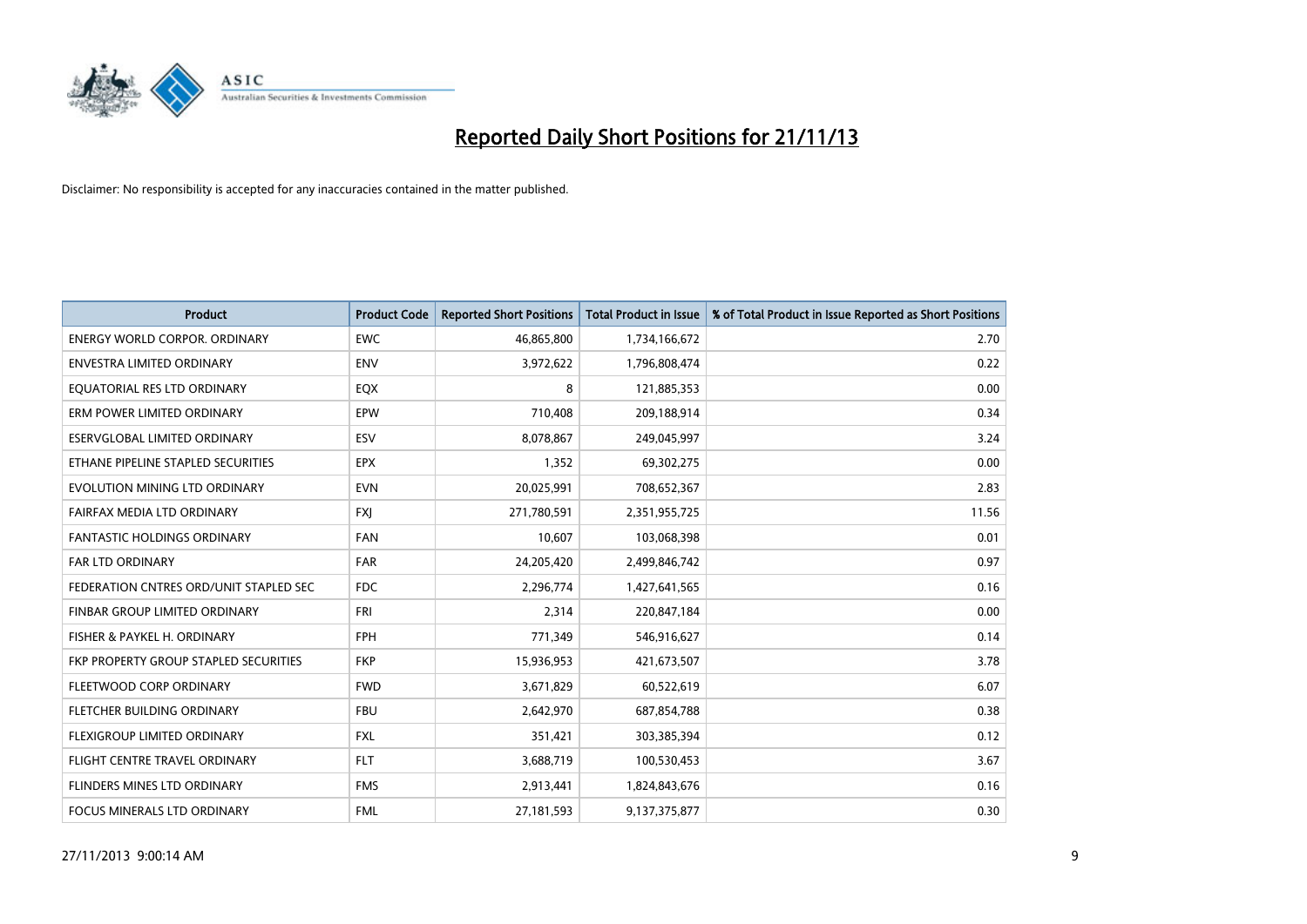

| <b>Product</b>                                   | <b>Product Code</b> | <b>Reported Short Positions</b> | <b>Total Product in Issue</b> | % of Total Product in Issue Reported as Short Positions |
|--------------------------------------------------|---------------------|---------------------------------|-------------------------------|---------------------------------------------------------|
| FONTERRA SHARE FUND ORDINARY UNITS               | <b>FSF</b>          | 319                             | 106,956,563                   | 0.00                                                    |
| <b>FORGE GROUP LIMITED ORDINARY</b>              | <b>FGE</b>          | 1,430,350                       | 86,169,014                    | 1.66                                                    |
| FORTESCUE METALS GRP ORDINARY                    | <b>FMG</b>          | 156,108,254                     | 3,113,798,151                 | 5.01                                                    |
| <b>G.U.D. HOLDINGS ORDINARY</b>                  | GUD                 | 5,397,739                       | 71,341,319                    | 7.57                                                    |
| <b>G8 EDUCATION LIMITED ORDINARY</b>             | <b>GEM</b>          | 959,114                         | 300,302,719                   | 0.32                                                    |
| <b>GALAXY RESOURCES ORDINARY</b>                 | GXY                 | 10,876,304                      | 1,007,482,056                 | 1.08                                                    |
| <b>GBST HOLDINGS ORDINARY</b>                    | GBT                 | 831                             | 66,561,725                    | 0.00                                                    |
| <b>GENETIC TECHNOLOGIES ORDINARY</b>             | GTG                 | 190,440                         | 572,694,121                   | 0.03                                                    |
| <b>GEODYNAMICS LIMITED ORDINARY</b>              | GDY                 | 850                             | 406,452,608                   | 0.00                                                    |
| GI DYNAMICS, INC CDI US PROHIBITED               | GID                 | 1,383,454                       | 393,043,620                   | 0.35                                                    |
| <b>GINDALBIE METALS LTD ORDINARY</b>             | GBG                 | 54,443,590                      | 1,493,054,193                 | 3.65                                                    |
| <b>GOLD ROAD RES LTD ORDINARY</b>                | GOR                 | 5,196                           | 455,859,518                   | 0.00                                                    |
| <b>GOODMAN FIELDER, ORDINARY</b>                 | <b>GFF</b>          | 28,306,015                      | 1,955,559,207                 | 1.45                                                    |
| <b>GOODMAN GROUP STAPLED</b>                     | <b>GMG</b>          | 2,674,143                       | 1,718,742,809                 | 0.16                                                    |
| <b>GPT GROUP STAPLED SEC.</b>                    | <b>GPT</b>          | 13,726,824                      | 1,694,888,638                 | 0.81                                                    |
| <b>GRAINCORP LIMITED A CLASS ORDINARY</b>        | <b>GNC</b>          | 329,462                         | 228,855,628                   | 0.14                                                    |
| <b>GRANGE RESOURCES. ORDINARY</b>                | GRR                 | 5,564,212                       | 1,156,492,195                 | 0.48                                                    |
| <b>GREENCROSS LIMITED ORDINARY</b>               | GXL                 | 25,331                          | 37,682,334                    | 0.07                                                    |
| <b>GREENLAND MIN EN LTD ORDINARY</b>             | GGG                 | 7,408,898                       | 574,572,911                   | 1.29                                                    |
| <b>GROWTHPOINT PROPERTY ORD/UNIT STAPLED SEC</b> | GOZ                 | 132,737                         | 414,410,218                   | 0.03                                                    |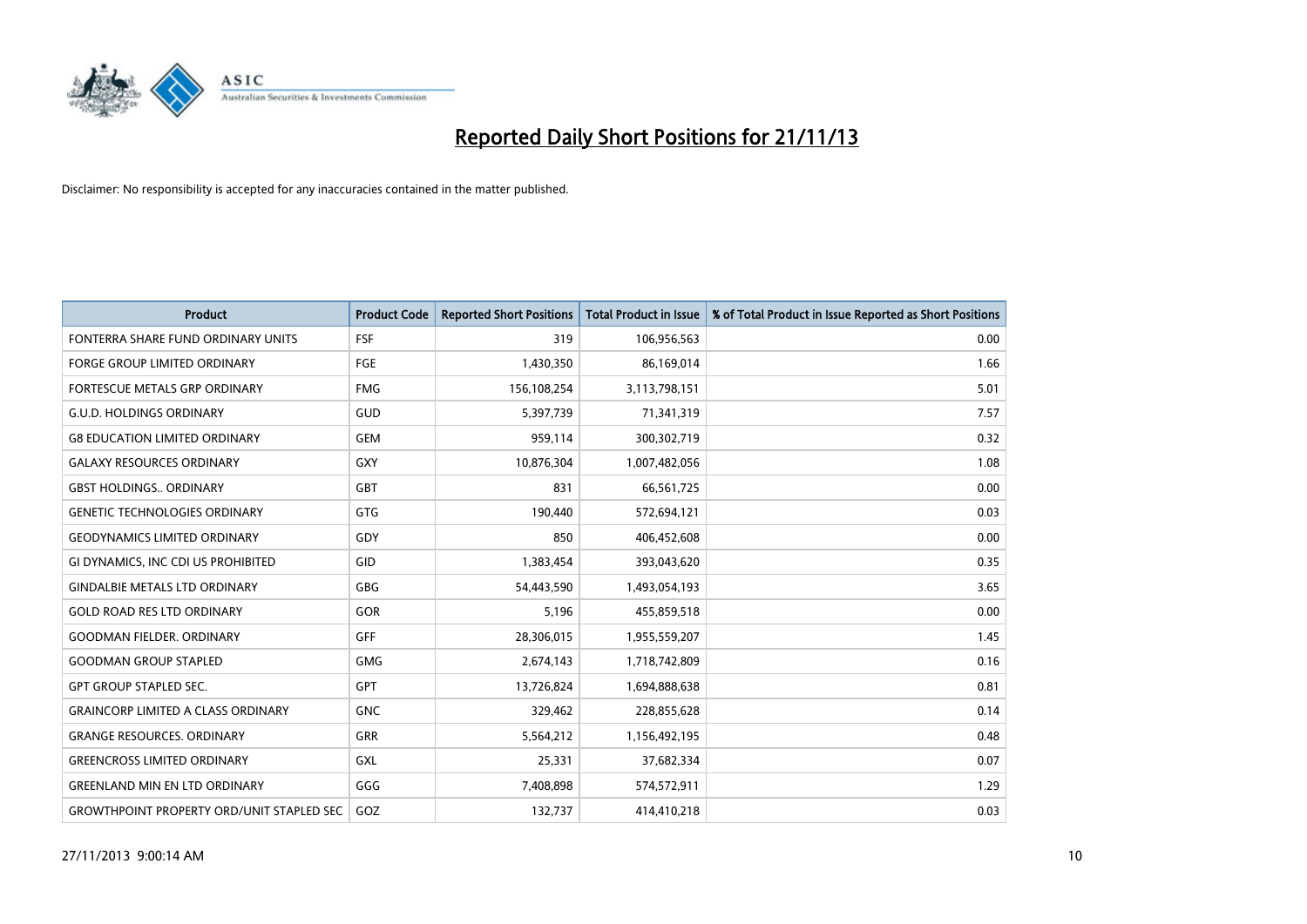

| <b>Product</b>                               | <b>Product Code</b> | <b>Reported Short Positions</b> | <b>Total Product in Issue</b> | % of Total Product in Issue Reported as Short Positions |
|----------------------------------------------|---------------------|---------------------------------|-------------------------------|---------------------------------------------------------|
| <b>GROWTHPOINT PROPERTY RIGHTS 22-NOV-13</b> | GOZR                | 103,448                         | 40,800,000                    | 0.25                                                    |
| <b>GRYPHON MINERALS LTD ORDINARY</b>         | <b>GRY</b>          | 6,357,061                       | 400,797,615                   | 1.59                                                    |
| <b>GUILDFORD COAL LTD ORDINARY</b>           | <b>GUF</b>          | 562,776                         | 635,046,899                   | 0.09                                                    |
| <b>GWA GROUP LTD ORDINARY</b>                | <b>GWA</b>          | 13,470,743                      | 306,533,770                   | 4.39                                                    |
| HARVEY NORMAN ORDINARY                       | <b>HVN</b>          | 65,127,971                      | 1,062,316,784                 | 6.13                                                    |
| <b>HENDERSON GROUP CDI 1:1</b>               | <b>HGG</b>          | 923,416                         | 738,574,583                   | 0.13                                                    |
| HFA HOLDINGS LIMITED ORDINARY                | <b>HFA</b>          | 3,863                           | 118,738,157                   | 0.00                                                    |
| HIGHLANDS PACIFIC ORDINARY                   | <b>HIG</b>          | 500,001                         | 853,777,764                   | 0.06                                                    |
| HILLGROVE RES LTD ORDINARY                   | <b>HGO</b>          | 20,436,262                      | 1,178,589,221                 | 1.73                                                    |
| HILLS HOLDINGS LTD ORDINARY                  | <b>HIL</b>          | 500,031                         | 239,375,808                   | 0.21                                                    |
| HORIZON OIL LIMITED ORDINARY                 | <b>HZN</b>          | 74,136,393                      | 1,301,147,932                 | 5.70                                                    |
| HOT CHILI LTD ORDINARY                       | <b>HCH</b>          | 10,000                          | 347,732,196                   | 0.00                                                    |
| <b>ICON ENERGY LIMITED ORDINARY</b>          | <b>ICN</b>          | 4,647                           | 535,455,958                   | 0.00                                                    |
| <b>IINET LIMITED ORDINARY</b>                | <b>IIN</b>          | 1,027,441                       | 161,238,847                   | 0.64                                                    |
| <b>ILUKA RESOURCES ORDINARY</b>              | ILU                 | 42,425,746                      | 418,700,517                   | 10.13                                                   |
| <b>IMDEX LIMITED ORDINARY</b>                | <b>IMD</b>          | 5,108,458                       | 210,473,188                   | 2.43                                                    |
| IMF (AUSTRALIA) LTD ORDINARY                 | <b>IMF</b>          | 5,649,391                       | 154,787,785                   | 3.65                                                    |
| <b>INCITEC PIVOT ORDINARY</b>                | IPL                 | 26,427,209                      | 1,628,730,107                 | 1.62                                                    |
| INDEPENDENCE GROUP ORDINARY                  | <b>IGO</b>          | 4,205,106                       | 233,323,905                   | 1.80                                                    |
| <b>INDOPHIL RESOURCES ORDINARY</b>           | <b>IRN</b>          | 2,240,687                       | 1,203,146,194                 | 0.19                                                    |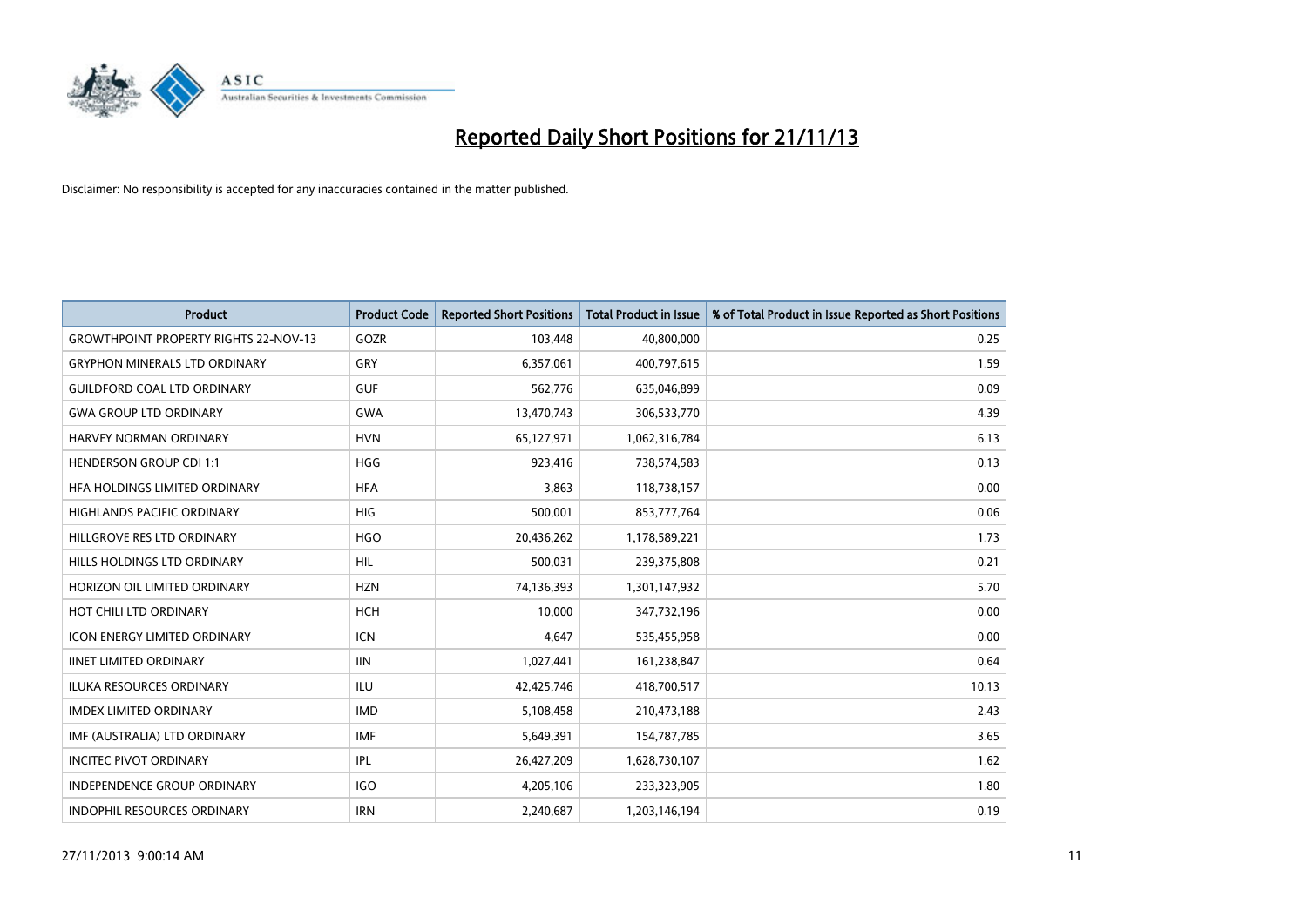

| <b>Product</b>                           | <b>Product Code</b> | <b>Reported Short Positions</b> | <b>Total Product in Issue</b> | % of Total Product in Issue Reported as Short Positions |
|------------------------------------------|---------------------|---------------------------------|-------------------------------|---------------------------------------------------------|
| <b>INFIGEN ENERGY STAPLED SECURITIES</b> | <b>IFN</b>          | 6,714,529                       | 764,993,434                   | 0.88                                                    |
| <b>INFOMEDIA LTD ORDINARY</b>            | <b>IFM</b>          | 405,437                         | 304,953,155                   | 0.13                                                    |
| <b>INGENIA GROUP STAPLED SECURITIES</b>  | <b>INA</b>          | 62,876                          | 676,240,232                   | 0.01                                                    |
| INOVA RESOURCES LTD ORDINARY             | <b>IVA</b>          | 258                             | 733,704,446                   | 0.00                                                    |
| <b>INSURANCE AUSTRALIA ORDINARY</b>      | IAG                 | 12,203,848                      | 2,079,034,021                 | 0.59                                                    |
| INTEGRATED RESEARCH ORDINARY             | IRI                 | 1,911                           | 168,634,953                   | 0.00                                                    |
| <b>INTREPID MINES ORDINARY</b>           | <b>IAU</b>          | 19,614,970                      | 556,348,985                   | 3.53                                                    |
| INVESTA OFFICE FUND STAPLED SECURITIES   | <b>IOF</b>          | 1,645,715                       | 614,047,458                   | 0.27                                                    |
| <b>INVOCARE LIMITED ORDINARY</b>         | <b>IVC</b>          | 6,170,499                       | 110,030,298                   | 5.61                                                    |
| <b>IOOF HOLDINGS LTD ORDINARY</b>        | IFL                 | 1,582,213                       | 232,118,034                   | 0.68                                                    |
| <b>IRESS LIMITED ORDINARY</b>            | <b>IRE</b>          | 384,518                         | 158,585,126                   | 0.24                                                    |
| <b>IRON ORE HOLDINGS ORDINARY</b>        | <b>IOH</b>          | 26,197                          | 161,174,005                   | 0.02                                                    |
| <b>ISELECT LTD ORDINARY</b>              | <b>ISU</b>          | 1,278,985                       | 260,664,894                   | 0.49                                                    |
| JAMES HARDIE INDUST CHESS DEPOSITARY INT | <b>IHX</b>          | 7,606,930                       | 442,919,872                   | 1.72                                                    |
| <b>JB HI-FI LIMITED ORDINARY</b>         | <b>IBH</b>          | 7,227,380                       | 100,223,180                   | 7.21                                                    |
| JUMBO INTERACTIVE ORDINARY               | <b>JIN</b>          | 2,277                           | 43,752,560                    | 0.01                                                    |
| KAGARA LTD ORDINARY                      | KZL                 | 3,386,052                       | 798,953,117                   | 0.42                                                    |
| KAROON GAS AUSTRALIA ORDINARY            | <b>KAR</b>          | 1,797,790                       | 255,841,581                   | 0.70                                                    |
| KATHMANDU HOLD LTD ORDINARY              | <b>KMD</b>          | 144,708                         | 200,326,690                   | 0.07                                                    |
| <b>KBL MINING LIMITED ORDINARY</b>       | <b>KBL</b>          | 1,820                           | 393,535,629                   | 0.00                                                    |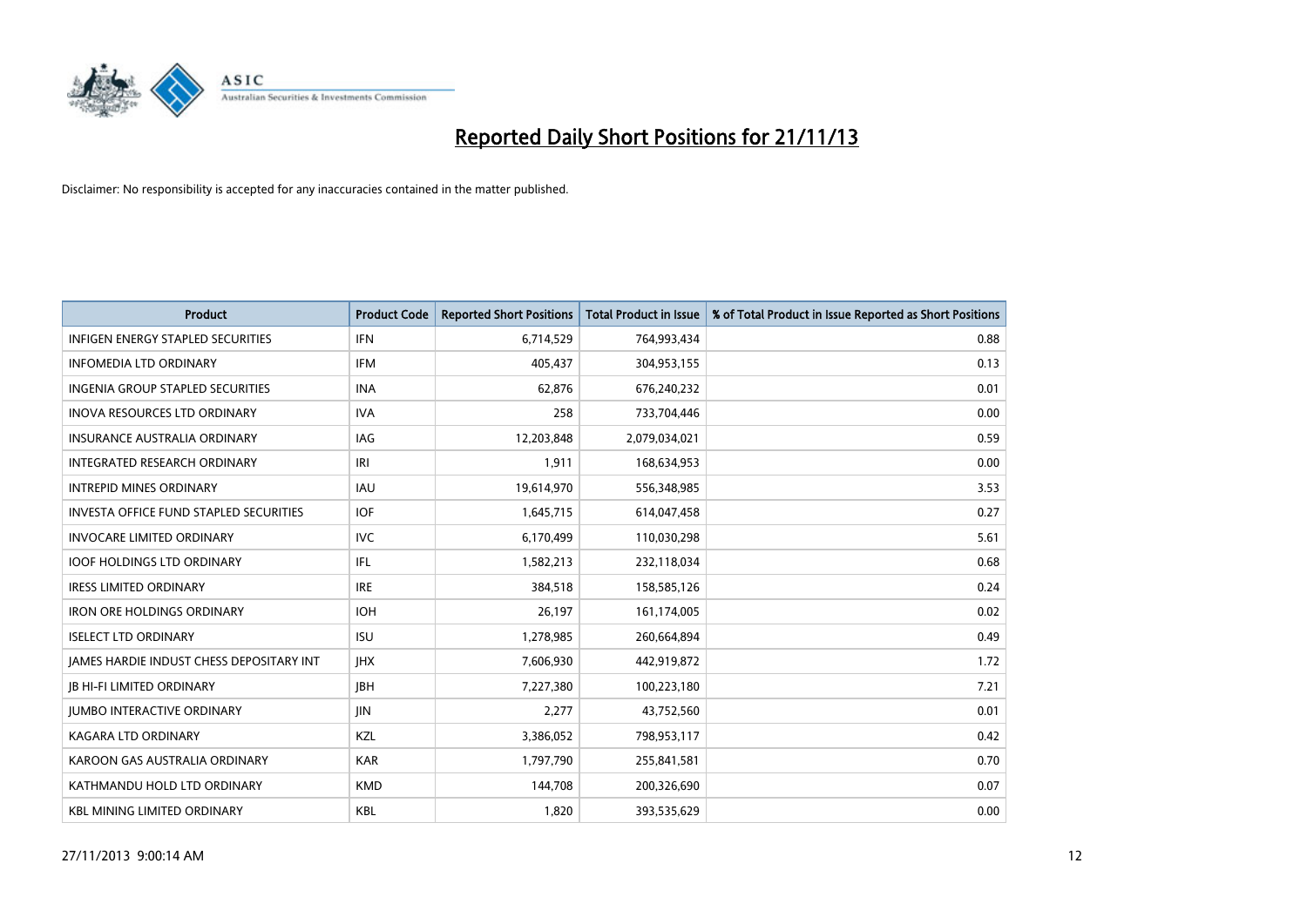

| <b>Product</b>                        | <b>Product Code</b> | <b>Reported Short Positions</b> | <b>Total Product in Issue</b> | % of Total Product in Issue Reported as Short Positions |
|---------------------------------------|---------------------|---------------------------------|-------------------------------|---------------------------------------------------------|
| KINGSGATE CONSOLID. ORDINARY          | <b>KCN</b>          | 21,903,264                      | 152,284,777                   | 14.38                                                   |
| KINGSROSE MINING LTD ORDINARY         | <b>KRM</b>          | 440,156                         | 335,753,851                   | 0.13                                                    |
| LEIGHTON HOLDINGS ORDINARY            | LEI                 | 23,619,053                      | 337,235,188                   | 7.00                                                    |
| LEND LEASE GROUP UNIT/ORD STAPLED     | <b>LLC</b>          | 6,420,701                       | 576,712,337                   | 1.11                                                    |
| LINC ENERGY LTD ORDINARY              | <b>LNC</b>          | 3,742,520                       | 518,687,562                   | 0.72                                                    |
| LONESTAR RESO LTD ORDINARY            | <b>LNR</b>          | 38,251                          | 697,187,211                   | 0.01                                                    |
| LYCOPODIUM LIMITED ORDINARY           | <b>LYL</b>          | 643                             | 38,955,103                    | 0.00                                                    |
| LYNAS CORPORATION ORDINARY            | <b>LYC</b>          | 178,195,270                     | 1,961,160,594                 | 9.09                                                    |
| <b>M2 TELECOMMUNICATION ORDINARY</b>  | <b>MTU</b>          | 9,361,515                       | 179,384,685                   | 5.22                                                    |
| <b>MACA LIMITED ORDINARY</b>          | <b>MLD</b>          | 45,950                          | 173,675,000                   | 0.03                                                    |
| MACMAHON HOLDINGS ORDINARY            | MAH                 | 6,571,384                       | 1,261,699,966                 | 0.52                                                    |
| MACO ATLAS ROADS GRP ORDINARY STAPLED | <b>MQA</b>          | 12,693,537                      | 487,230,540                   | 2.61                                                    |
| MACQUARIE GROUP LTD ORDINARY          | <b>MQG</b>          | 1,597,256                       | 340,019,286                   | 0.47                                                    |
| MACQUARIE TELECOM GP ORDINARY         | MAQ                 | 4,283                           | 20,967,121                    | 0.02                                                    |
| MAGELLAN FIN GRP LTD ORDINARY         | <b>MFG</b>          | 511,262                         | 155,830,849                   | 0.33                                                    |
| MATRIX C & E LTD ORDINARY             | <b>MCE</b>          | 2,949,658                       | 94,555,428                    | 3.12                                                    |
| <b>MAVERICK DRILLING ORDINARY</b>     | <b>MAD</b>          | 9,597,342                       | 452,726,751                   | 2.12                                                    |
| <b>MAXITRANS INDUSTRIES ORDINARY</b>  | <b>MXI</b>          | 1,032,325                       | 183,993,392                   | 0.56                                                    |
| MAYNE PHARMA LTD ORDINARY             | <b>MYX</b>          | 800,253                         | 563,459,968                   | 0.14                                                    |
| MCMILLAN SHAKESPEARE ORDINARY         | <b>MMS</b>          | 772,025                         | 74,523,965                    | 1.04                                                    |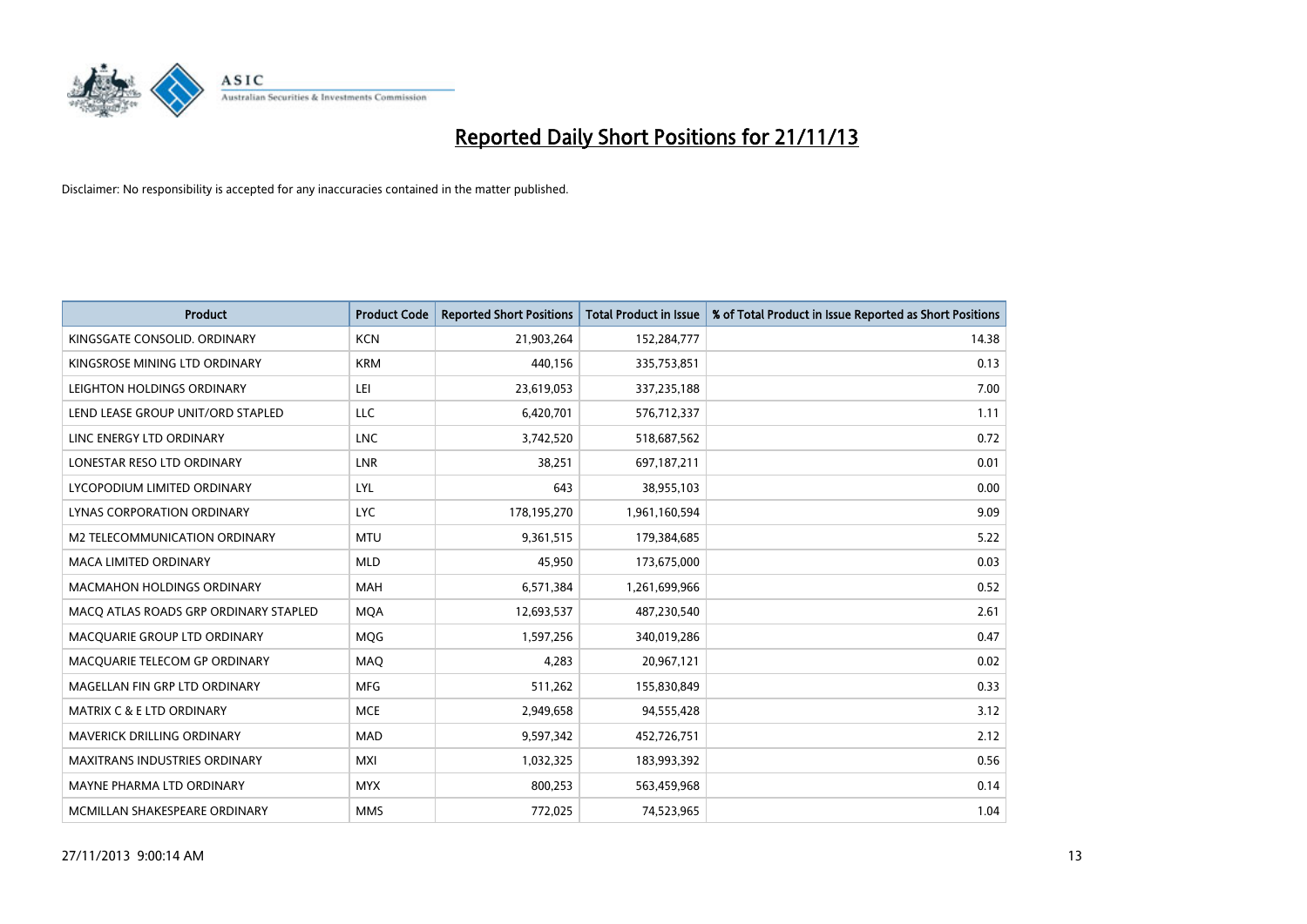

| <b>Product</b>                      | <b>Product Code</b> | <b>Reported Short Positions</b> | <b>Total Product in Issue</b> | % of Total Product in Issue Reported as Short Positions |
|-------------------------------------|---------------------|---------------------------------|-------------------------------|---------------------------------------------------------|
| MCPHERSON'S LTD ORDINARY            | <b>MCP</b>          | 36,493                          | 93,994,381                    | 0.04                                                    |
| MEDUSA MINING LTD ORDINARY          | <b>MML</b>          | 4,663,716                       | 198,349,106                   | 2.35                                                    |
| MELBOURNE IT LIMITED ORDINARY       | <b>MLB</b>          | 2,000                           | 82,861,177                    | 0.00                                                    |
| MEO AUSTRALIA LTD ORDINARY          | <b>MEO</b>          | 10,845                          | 627,264,587                   | 0.00                                                    |
| MERIDIAN ENERGY INSTALMENT RECEIPTS | <b>MEZCA</b>        | 32,097                          | 1,255,413,626                 | 0.00                                                    |
| <b>MERMAID MARINE ORDINARY</b>      | <b>MRM</b>          | 1,422,591                       | 232,652,241                   | 0.61                                                    |
| MESOBLAST LIMITED ORDINARY          | <b>MSB</b>          | 19,294,323                      | 317,350,901                   | 6.08                                                    |
| METALS X LIMITED ORDINARY           | <b>MLX</b>          | 46,230                          | 1,653,036,110                 | 0.00                                                    |
| METCASH LIMITED ORDINARY            | <b>MTS</b>          | 91,139,726                      | 880,704,786                   | 10.35                                                   |
| METMINCO LIMITED ORDINARY           | <b>MNC</b>          | 935,886                         | 1,749,543,023                 | 0.05                                                    |
| MICLYN EXP OFFSHR ORDINARY          | <b>MIO</b>          | 80,856                          | 281,754,775                   | 0.03                                                    |
| MIGHTY RIVER POWER ORDINARY         | <b>MYT</b>          | 1,950,939                       | 1,400,000,094                 | 0.14                                                    |
| MILTON CORPORATION ORDINARY         | <b>MLT</b>          | 44,155                          | 627,357,755                   | 0.01                                                    |
| MINCOR RESOURCES NL ORDINARY        | <b>MCR</b>          | 2,344,289                       | 188,208,274                   | 1.25                                                    |
| MINERAL DEPOSITS ORDINARY           | <b>MDL</b>          | 2,084,942                       | 83,538,786                    | 2.50                                                    |
| MINERAL RESOURCES, ORDINARY         | <b>MIN</b>          | 3,094,142                       | 186,112,198                   | 1.66                                                    |
| MINT WIRELESS ORDINARY              | <b>MNW</b>          | 489,746                         | 403,872,395                   | 0.12                                                    |
| MIRABELA NICKEL LTD ORDINARY        | <b>MBN</b>          | 23,362,786                      | 876,801,147                   | 2.66                                                    |
| MIRVAC GROUP STAPLED SECURITIES     | <b>MGR</b>          | 3,531,326                       | 3,664,938,678                 | 0.10                                                    |
| MOBILE EMBRACE LTD ORDINARY         | <b>MBE</b>          | 4,500                           | 320,277,790                   | 0.00                                                    |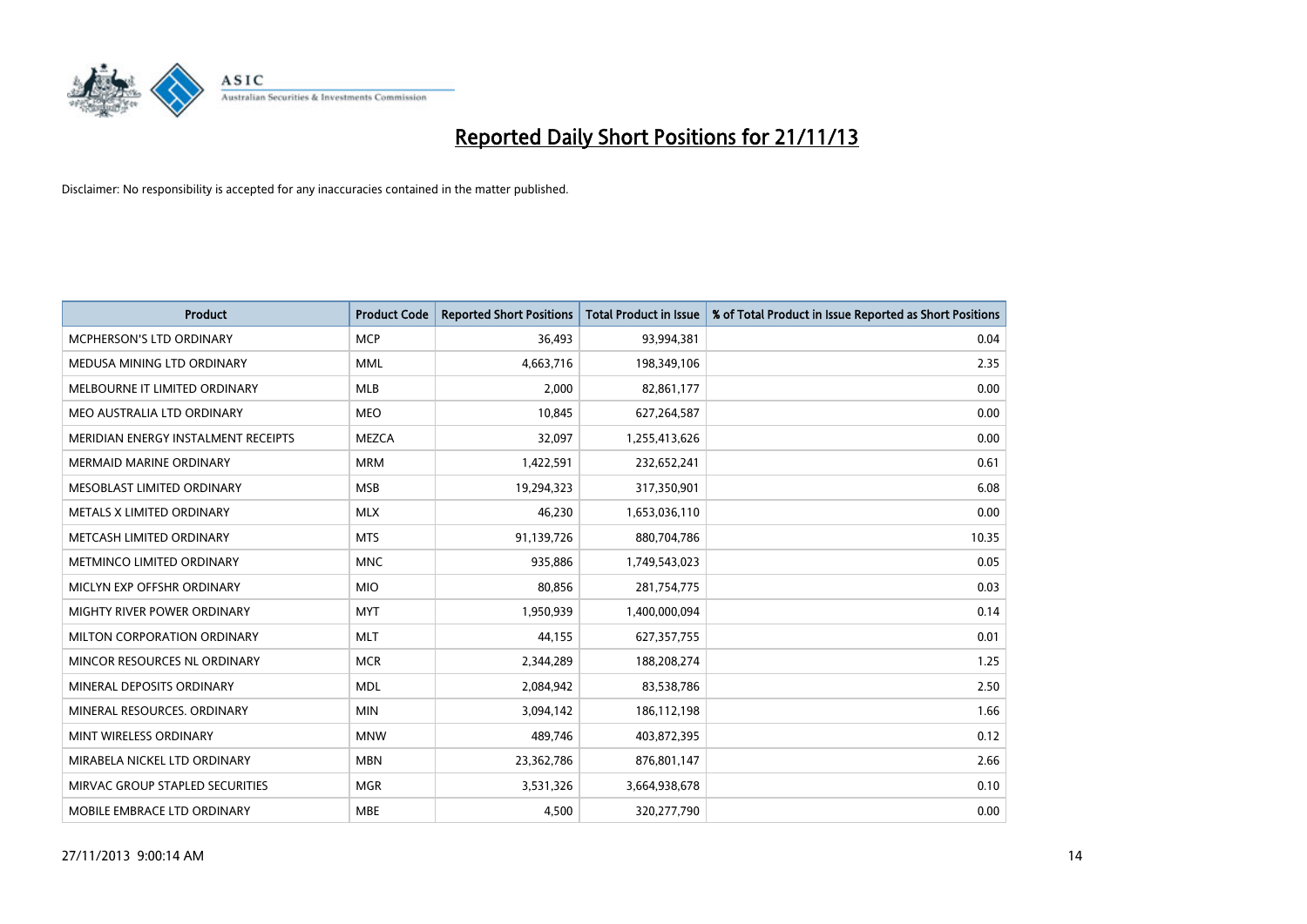

| <b>Product</b>                | <b>Product Code</b> | <b>Reported Short Positions</b> | <b>Total Product in Issue</b> | % of Total Product in Issue Reported as Short Positions |
|-------------------------------|---------------------|---------------------------------|-------------------------------|---------------------------------------------------------|
| MOLOPO ENERGY LTD ORDINARY    | <b>MPO</b>          | 89,945                          | 246,724,091                   | 0.04                                                    |
| MONADELPHOUS GROUP ORDINARY   | <b>MND</b>          | 12,755,735                      | 92,308,047                    | 13.82                                                   |
| MORTGAGE CHOICE LTD ORDINARY  | <b>MOC</b>          | 134,356                         | 123,780,387                   | 0.11                                                    |
| MOUNT GIBSON IRON ORDINARY    | MGX                 | 7,115,851                       | 1,090,584,232                 | 0.65                                                    |
| MULTIPLEX SITES SITES         | <b>MXUPA</b>        | 1,329                           | 4,500,000                     | 0.03                                                    |
| MURCHISON METALS LTD ORDINARY | <b>MMX</b>          | 216,291                         | 450,497,346                   | 0.05                                                    |
| MYER HOLDINGS LTD ORDINARY    | <b>MYR</b>          | 72,140,140                      | 585,684,551                   | 12.32                                                   |
| MYSTATE LIMITED ORDINARY      | <b>MYS</b>          | 5,214                           | 87,177,445                    | 0.01                                                    |
| NANOSONICS LIMITED ORDINARY   | <b>NAN</b>          | 71,191                          | 262,822,463                   | 0.03                                                    |
| NATIONAL AUST, BANK ORDINARY  | <b>NAB</b>          | 7,675,015                       | 2,349,453,562                 | 0.33                                                    |
| NAVITAS LIMITED ORDINARY      | <b>NVT</b>          | 3,805,079                       | 375,416,910                   | 1.01                                                    |
| NEON ENERGY LIMITED ORDINARY  | <b>NEN</b>          | 2,458,957                       | 553,037,848                   | 0.44                                                    |
| NEUREN PHARMACEUT. ORDINARY   | <b>NEU</b>          | 51,164                          | 1,472,620,056                 | 0.00                                                    |
| NEW HOPE CORPORATION ORDINARY | <b>NHC</b>          | 722,350                         | 830,715,225                   | 0.09                                                    |
| NEW STANDARD ENERGY ORDINARY  | <b>NSE</b>          | 322,032                         | 305,331,847                   | 0.11                                                    |
| NEWCREST MINING ORDINARY      | <b>NCM</b>          | 7,812,774                       | 766,510,971                   | 1.02                                                    |
| NEWS CORP A NON-VOTING CDI    | <b>NWSLV</b>        | 2,047,225                       | 4,200,421                     | 48.74                                                   |
| NEWS CORP B VOTING CDI        | <b>NWS</b>          | 2,312,765                       | 23,771,818                    | 9.73                                                    |
| NEWSAT LIMITED ORDINARY       | <b>NWT</b>          | 47,639                          | 591,460,931                   | 0.01                                                    |
| NEXTDC LIMITED ORDINARY       | <b>NXT</b>          | 7,750,421                       | 192,904,486                   | 4.02                                                    |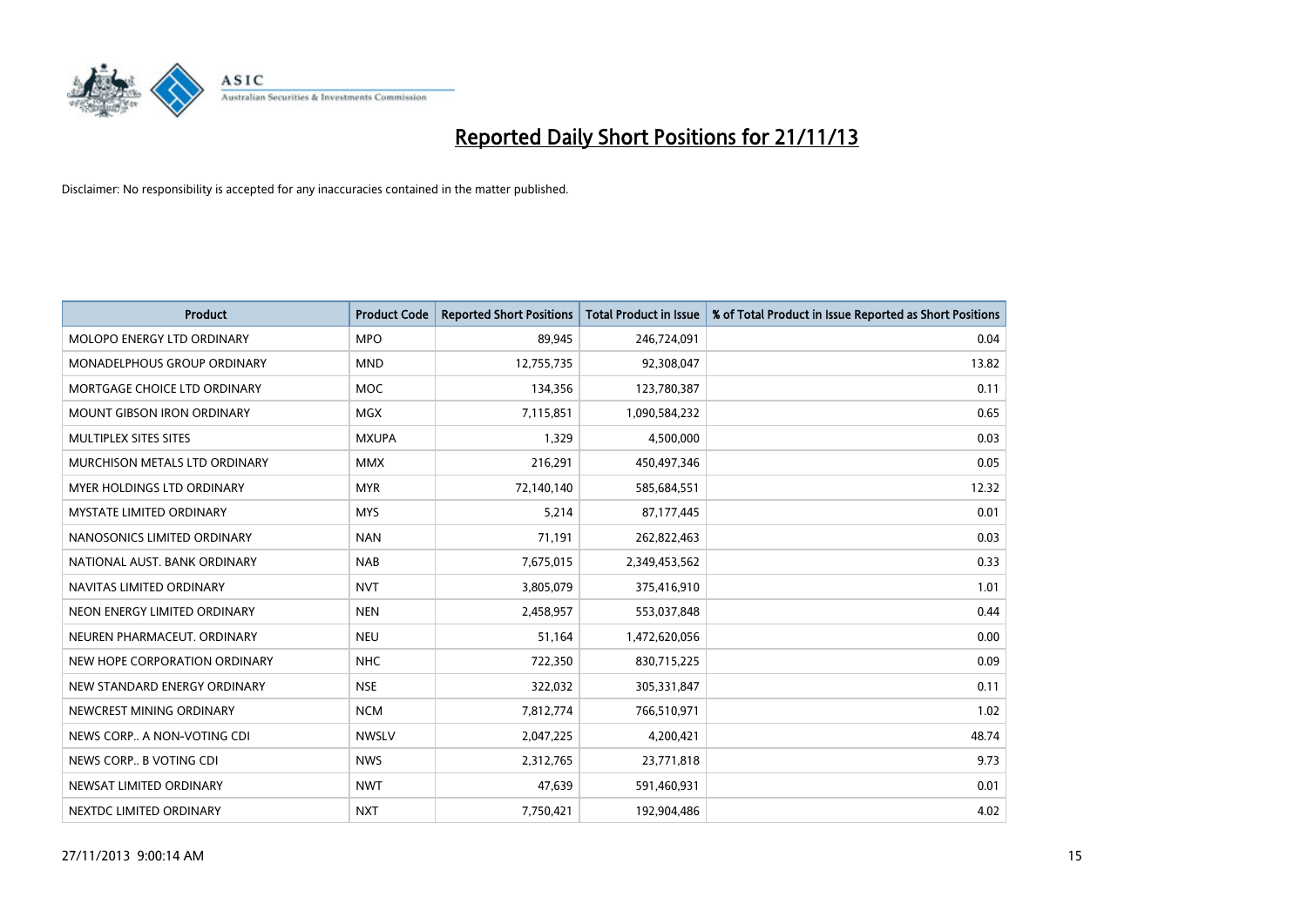

| <b>Product</b>                        | <b>Product Code</b> | <b>Reported Short Positions</b> | <b>Total Product in Issue</b> | % of Total Product in Issue Reported as Short Positions |
|---------------------------------------|---------------------|---------------------------------|-------------------------------|---------------------------------------------------------|
| NEXUS ENERGY LIMITED ORDINARY         | <b>NXS</b>          | 1,190,045                       | 1,330,219,459                 | 0.09                                                    |
| NIB HOLDINGS LIMITED ORDINARY         | <b>NHF</b>          | 4,041,208                       | 439,004,182                   | 0.92                                                    |
| NIDO PETROLEUM ORDINARY               | <b>NDO</b>          | 542,402                         | 2,046,650,968                 | 0.03                                                    |
| NOBLE MINERAL RES ORDINARY            | <b>NMG</b>          | 2,365,726                       | 666,397,952                   | 0.36                                                    |
| NORTHERN IRON LTD ORDINARY            | <b>NFE</b>          | 922,658                         | 484,405,314                   | 0.19                                                    |
| NORTHERN STAR ORDINARY                | <b>NST</b>          | 3,282,166                       | 424,279,762                   | 0.77                                                    |
| NOVOGEN LIMITED ORDINARY              | <b>NRT</b>          | 3,837                           | 153,535,473                   | 0.00                                                    |
| NRW HOLDINGS LIMITED ORDINARY         | <b>NWH</b>          | 16,193,403                      | 278,888,011                   | 5.81                                                    |
| NUCOAL RESOURCES LTD ORDINARY         | <b>NCR</b>          | 90,001                          | 768,612,354                   | 0.01                                                    |
| NUFARM LIMITED ORDINARY               | <b>NUF</b>          | 14,470,330                      | 263,643,448                   | 5.49                                                    |
| OAKTON LIMITED ORDINARY               | <b>OKN</b>          | 466,442                         | 89,968,985                    | 0.52                                                    |
| OCEANAGOLD CORP. CHESS DEPOSITARY INT | <b>OGC</b>          | 1,135,730                       | 293,587,920                   | 0.39                                                    |
| OIL SEARCH LTD ORDINARY               | OSH                 | 5,635,102                       | 1,343,361,150                 | 0.42                                                    |
| OM HOLDINGS LIMITED ORDINARY          | OMH                 | 2,611,595                       | 733,423,337                   | 0.36                                                    |
| ORICA LIMITED ORDINARY                | ORI                 | 8,520,512                       | 368,203,632                   | 2.31                                                    |
| ORIGIN ENERGY ORDINARY                | <b>ORG</b>          | 7,905,547                       | 1,101,226,425                 | 0.72                                                    |
| OROCOBRE LIMITED ORDINARY             | <b>ORE</b>          | 1,412,698                       | 117,745,140                   | 1.20                                                    |
| OROTONGROUP LIMITED ORDINARY          | ORL                 | 454,300                         | 40,880,902                    | 1.11                                                    |
| OZ MINERALS ORDINARY                  | OZL                 | 14,097,845                      | 303,470,022                   | 4.65                                                    |
| OZFOREX GROUP LTD ORDINARY            | <b>OFX</b>          | 89,126                          | 240,000,000                   | 0.04                                                    |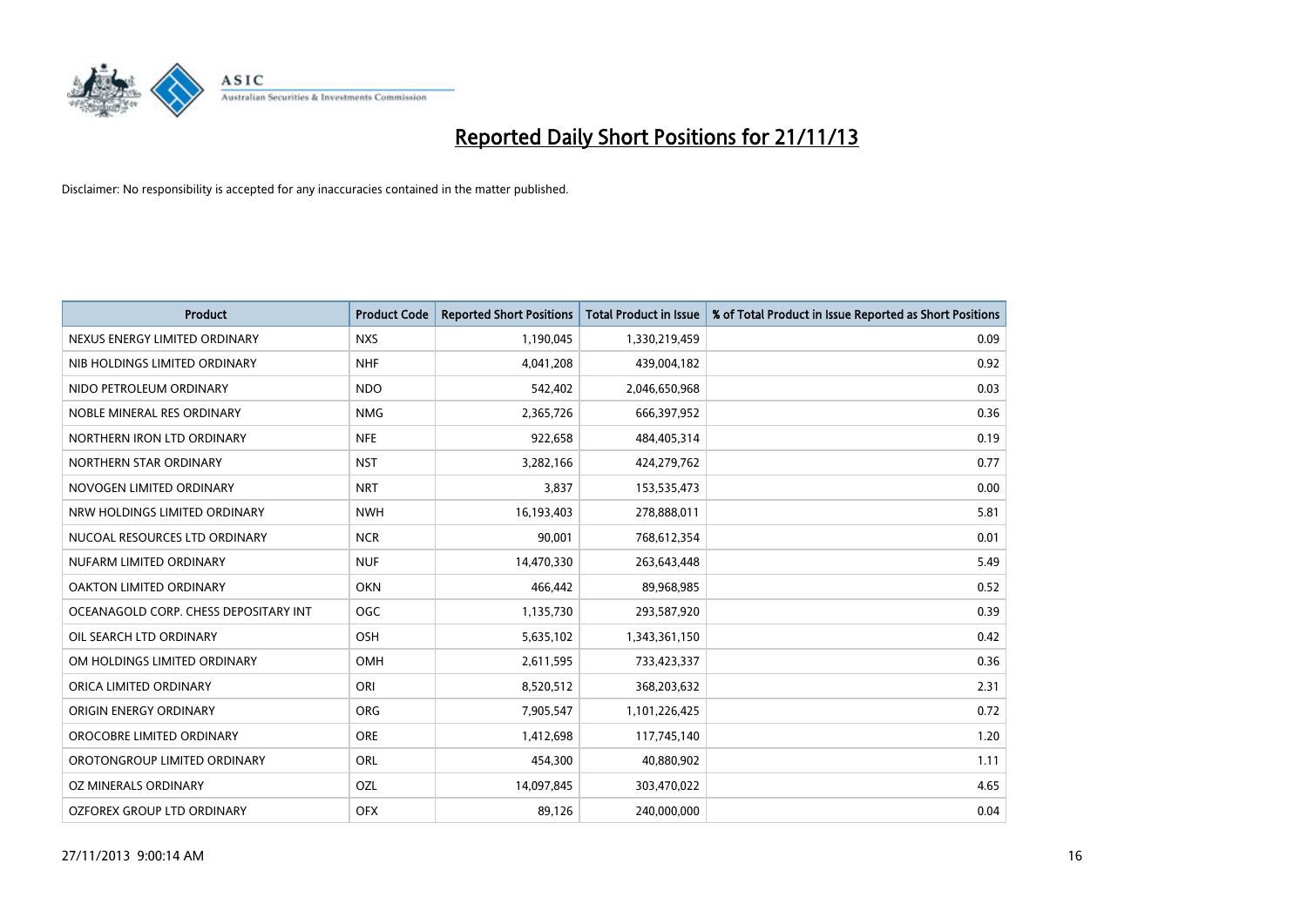

| <b>Product</b>                 | <b>Product Code</b> | <b>Reported Short Positions</b> | <b>Total Product in Issue</b> | % of Total Product in Issue Reported as Short Positions |
|--------------------------------|---------------------|---------------------------------|-------------------------------|---------------------------------------------------------|
| <b>PACIFIC BRANDS ORDINARY</b> | <b>PBG</b>          | 6,891,332                       | 912,915,695                   | 0.75                                                    |
| PALADIN ENERGY LTD ORDINARY    | <b>PDN</b>          | 92,629,671                      | 964,118,567                   | 9.61                                                    |
| PANAUST LIMITED ORDINARY       | <b>PNA</b>          | 2,996,502                       | 619,765,589                   | 0.48                                                    |
| PANORAMIC RESOURCES ORDINARY   | <b>PAN</b>          | 3,211,128                       | 295,085,132                   | 1.09                                                    |
| PANTERRA GOLD LTD ORDINARY     | PGI                 | $\mathbf{1}$                    | 769,414,346                   | 0.00                                                    |
| PAPERLINX LIMITED ORDINARY     | <b>PPX</b>          | 48,101                          | 609,280,761                   | 0.01                                                    |
| PAPILLON RES LTD ORDINARY      | <b>PIR</b>          | 6,769,775                       | 338,844,210                   | 2.00                                                    |
| PATTIES FOODS LTD ORDINARY     | PFL                 | 22,610                          | 139,144,338                   | 0.02                                                    |
| PEET LIMITED ORDINARY          | <b>PPC</b>          | 397,777                         | 433,389,348                   | 0.09                                                    |
| PENINSULA ENERGY LTD ORDINARY  | <b>PEN</b>          | $\mathbf{1}$                    | 3,041,270,895                 | 0.00                                                    |
| PERILYA LIMITED ORDINARY       | PEM                 | 1,528                           | 769,316,426                   | 0.00                                                    |
| PERPETUAL LIMITED ORDINARY     | PPT                 | 2,469,209                       | 42,002,824                    | 5.88                                                    |
| PERSEUS MINING LTD ORDINARY    | PRU                 | 10,368,688                      | 457,962,088                   | 2.26                                                    |
| PHARMAXIS LTD ORDINARY         | <b>PXS</b>          | 2,810,859                       | 309,017,869                   | 0.91                                                    |
| PLATINUM ASSET ORDINARY        | <b>PTM</b>          | 1,636,333                       | 578,655,695                   | 0.28                                                    |
| PLATINUM AUSTRALIA ORDINARY    | <b>PLA</b>          | 836,127                         | 504,968,043                   | 0.17                                                    |
| PMI GOLD CORP CDI 1:1          | <b>PVM</b>          | 247,817                         | 161,862,160                   | 0.15                                                    |
| PMP LIMITED ORDINARY           | <b>PMP</b>          | 1,695,014                       | 323,781,124                   | 0.52                                                    |
| PRANA BIOTECHNOLOGY ORDINARY   | <b>PBT</b>          | 412,439                         | 416,026,146                   | 0.10                                                    |
| PREMIER INVESTMENTS ORDINARY   | <b>PMV</b>          | 1,085,811                       | 155,314,874                   | 0.70                                                    |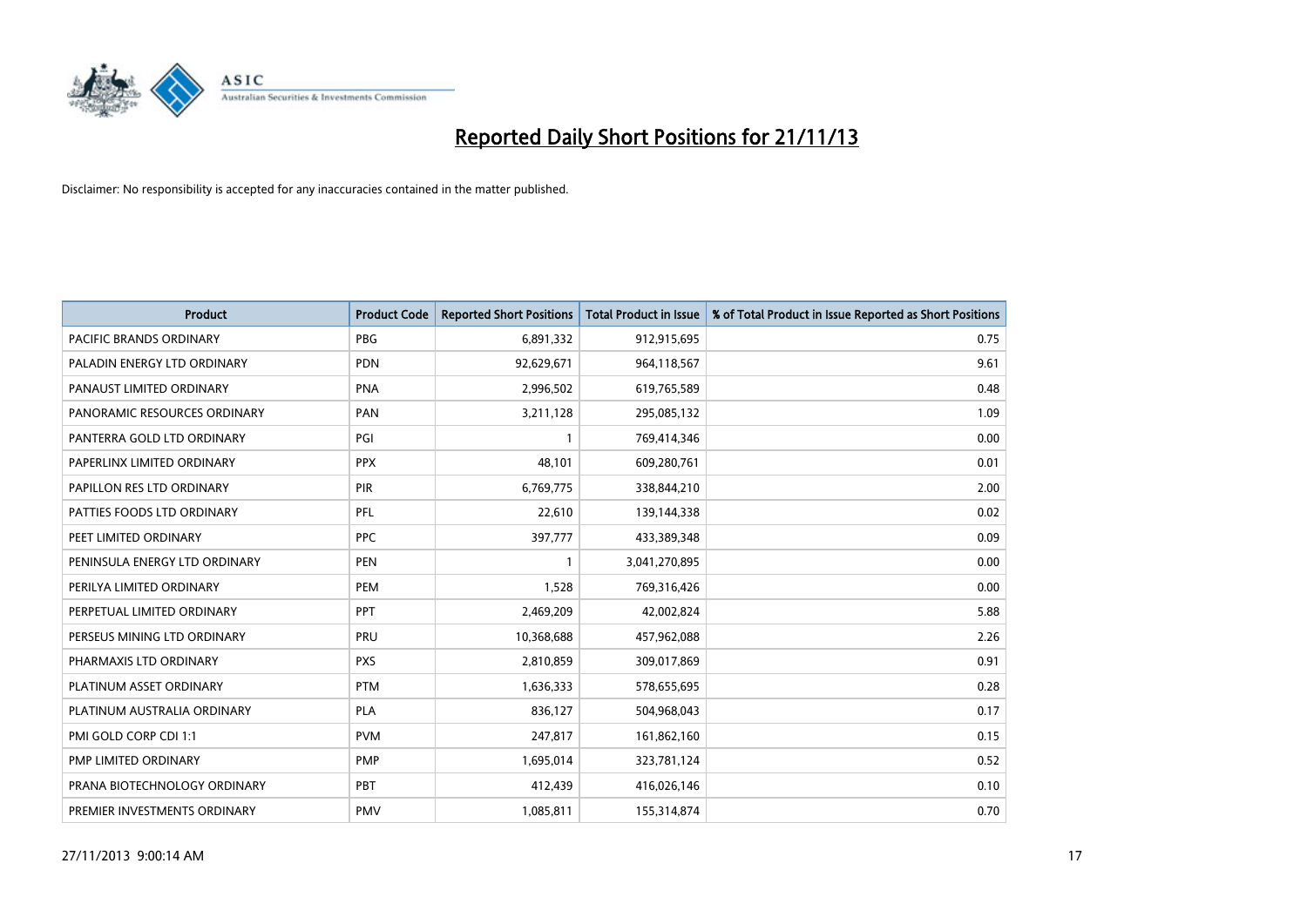

| <b>Product</b>                    | <b>Product Code</b> | <b>Reported Short Positions</b> | <b>Total Product in Issue</b> | % of Total Product in Issue Reported as Short Positions |
|-----------------------------------|---------------------|---------------------------------|-------------------------------|---------------------------------------------------------|
| PRIMA BIOMED LTD ORDINARY         | <b>PRR</b>          | 44,428                          | 1,228,709,341                 | 0.00                                                    |
| PRIMARY HEALTH CARE ORDINARY      | PRY                 | 19,172,196                      | 504,956,647                   | 3.80                                                    |
| PRIME MEDIA GRP LTD ORDINARY      | PRT                 | 1,331,930                       | 366,330,303                   | 0.36                                                    |
| PROGRAMMED ORDINARY               | <b>PRG</b>          | 205,721                         | 118,229,190                   | 0.17                                                    |
| <b>QANTAS AIRWAYS ORDINARY</b>    | QAN                 | 50,597,285                      | 2,196,330,250                 | 2.30                                                    |
| OBE INSURANCE GROUP ORDINARY      | <b>QBE</b>          | 17,030,786                      | 1,226,855,950                 | 1.39                                                    |
| ORXPHARMA LTD ORDINARY            | <b>QRX</b>          | 66,492                          | 157,285,606                   | 0.04                                                    |
| <b>QUBE HOLDINGS LTD ORDINARY</b> | <b>QUB</b>          | 11,419,193                      | 931,433,499                   | 1.23                                                    |
| RAMELIUS RESOURCES ORDINARY       | <b>RMS</b>          | 169,047                         | 364,440,380                   | 0.05                                                    |
| RAMSAY HEALTH CARE ORDINARY       | <b>RHC</b>          | 2,222,622                       | 202,081,252                   | 1.10                                                    |
| <b>RCR TOMLINSON ORDINARY</b>     | <b>RCR</b>          | 1,521,462                       | 136,696,590                   | 1.11                                                    |
| <b>REA GROUP ORDINARY</b>         | <b>REA</b>          | 798,901                         | 131,714,699                   | 0.61                                                    |
| <b>RECKON LIMITED ORDINARY</b>    | <b>RKN</b>          | 111,252                         | 126,913,066                   | 0.09                                                    |
| <b>RED 5 LIMITED ORDINARY</b>     | <b>RED</b>          | 170,219                         | 759,451,008                   | 0.02                                                    |
| <b>RED FORK ENERGY ORDINARY</b>   | <b>RFE</b>          | 4,877,066                       | 499,551,719                   | 0.98                                                    |
| REDBANK ENERGY LTD ORDINARY       | AEJ                 | 13                              | 786,287                       | 0.00                                                    |
| REECE AUSTRALIA LTD. ORDINARY     | <b>REH</b>          | 436                             | 99,600,000                    | 0.00                                                    |
| REED RESOURCES LTD ORDINARY       | <b>RDR</b>          | 50.000                          | 523,453,895                   | 0.01                                                    |
| <b>REGIS RESOURCES ORDINARY</b>   | <b>RRL</b>          | 8,765,568                       | 497,965,884                   | 1.76                                                    |
| RESMED INC CDI 10:1               | <b>RMD</b>          | 12,981,165                      | 1,420,542,770                 | 0.91                                                    |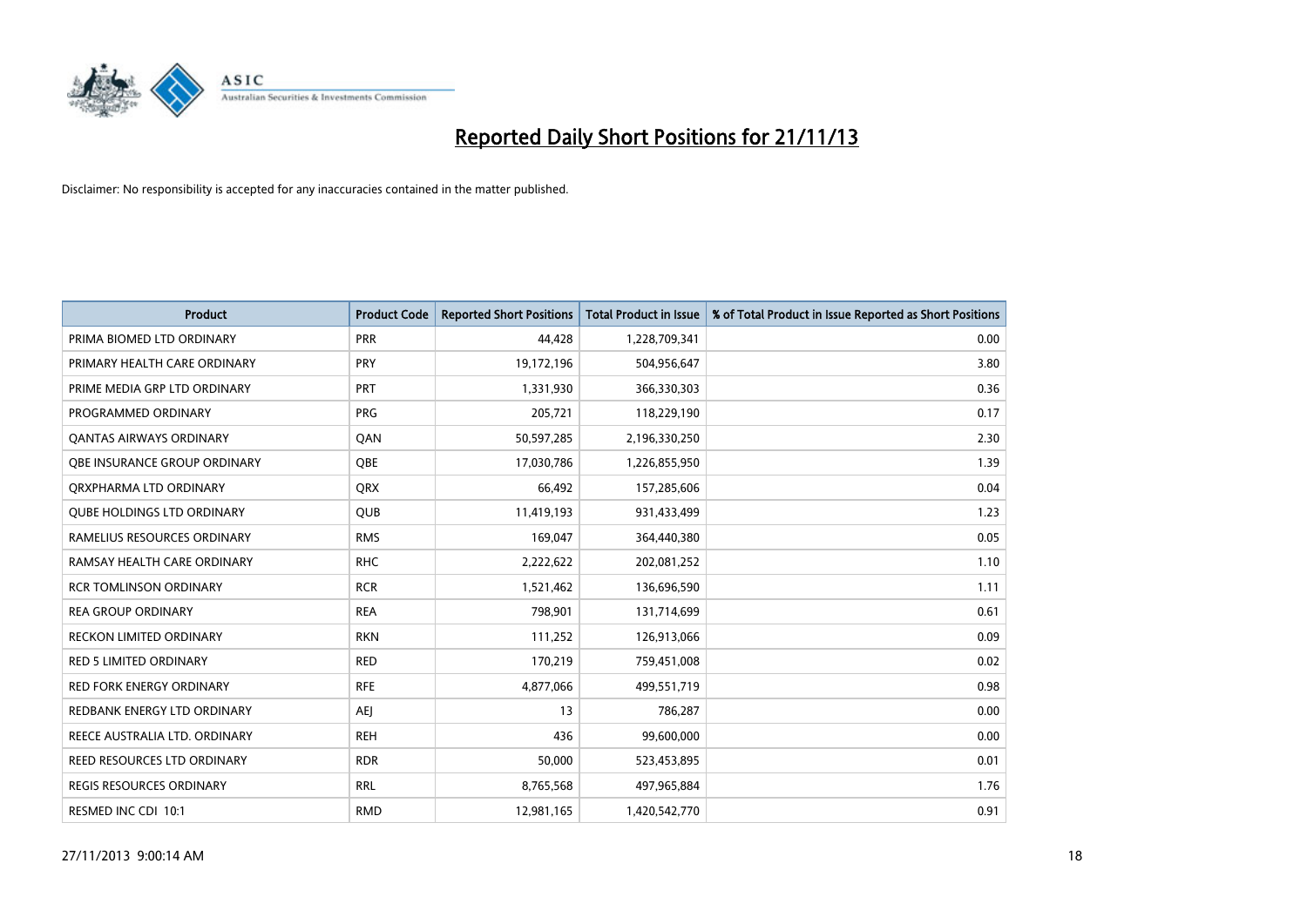

| Product                               | <b>Product Code</b> | <b>Reported Short Positions</b> | <b>Total Product in Issue</b> | % of Total Product in Issue Reported as Short Positions |
|---------------------------------------|---------------------|---------------------------------|-------------------------------|---------------------------------------------------------|
| <b>RESOLUTE MINING ORDINARY</b>       | <b>RSG</b>          | 11,276,551                      | 640,994,224                   | 1.76                                                    |
| RESOURCE EQUIP LTD ORDINARY           | <b>RQL</b>          | 5,000                           | 249,065,471                   | 0.00                                                    |
| <b>RESOURCE GENERATION ORDINARY</b>   | <b>RES</b>          | 224,300                         | 569,396,004                   | 0.04                                                    |
| RETAIL FOOD GROUP ORDINARY            | <b>RFG</b>          | 2,910,979                       | 142,706,772                   | 2.04                                                    |
| REX MINERALS LIMITED ORDINARY         | <b>RXM</b>          | 2,064,323                       | 188,907,284                   | 1.09                                                    |
| RHG LIMITED ORDINARY                  | <b>RHG</b>          | 1,085                           | 308,483,177                   | 0.00                                                    |
| <b>RIALTO ENERGY ORDINARY</b>         | <b>RIA</b>          | 41                              | 1,155,765,100                 | 0.00                                                    |
| <b>RIDLEY CORPORATION ORDINARY</b>    | <b>RIC</b>          | 134,041                         | 307,817,071                   | 0.04                                                    |
| RIO TINTO LIMITED ORDINARY            | <b>RIO</b>          | 5,384,563                       | 435,758,720                   | 1.24                                                    |
| <b>ROBUST RESOURCES ORDINARY</b>      | <b>ROL</b>          | 4,000                           | 102,830,646                   | 0.00                                                    |
| ROC OIL COMPANY ORDINARY              | <b>ROC</b>          | 1,229,270                       | 683,235,552                   | 0.18                                                    |
| ROYAL WOLF HOLDINGS ORDINARY          | <b>RWH</b>          | 189,393                         | 100,387,052                   | 0.19                                                    |
| RURALCO HOLDINGS ORDINARY             | <b>RHL</b>          | 1,456                           | 55,019,284                    | 0.00                                                    |
| SAI GLOBAL LIMITED ORDINARY           | SAI                 | 6,882,649                       | 210,730,820                   | 3.27                                                    |
| SALMAT LIMITED ORDINARY               | <b>SLM</b>          | 998                             | 159,812,799                   | 0.00                                                    |
| SAMSON OIL & GAS LTD ORDINARY         | SSN                 | 1,762,000                       | 2,547,627,193                 | 0.07                                                    |
| SANDFIRE RESOURCES ORDINARY           | <b>SFR</b>          | 1,305,083                       | 155,640,968                   | 0.84                                                    |
| <b>SANTOS LTD ORDINARY</b>            | <b>STO</b>          | 5,845,128                       | 970,207,944                   | 0.60                                                    |
| SARACEN MINERAL ORDINARY              | <b>SAR</b>          | 3,295,962                       | 595,263,186                   | 0.55                                                    |
| SCA PROPERTY GROUP STAPLED SECURITIES | SCP                 | 34,932,515                      | 642,417,140                   | 5.44                                                    |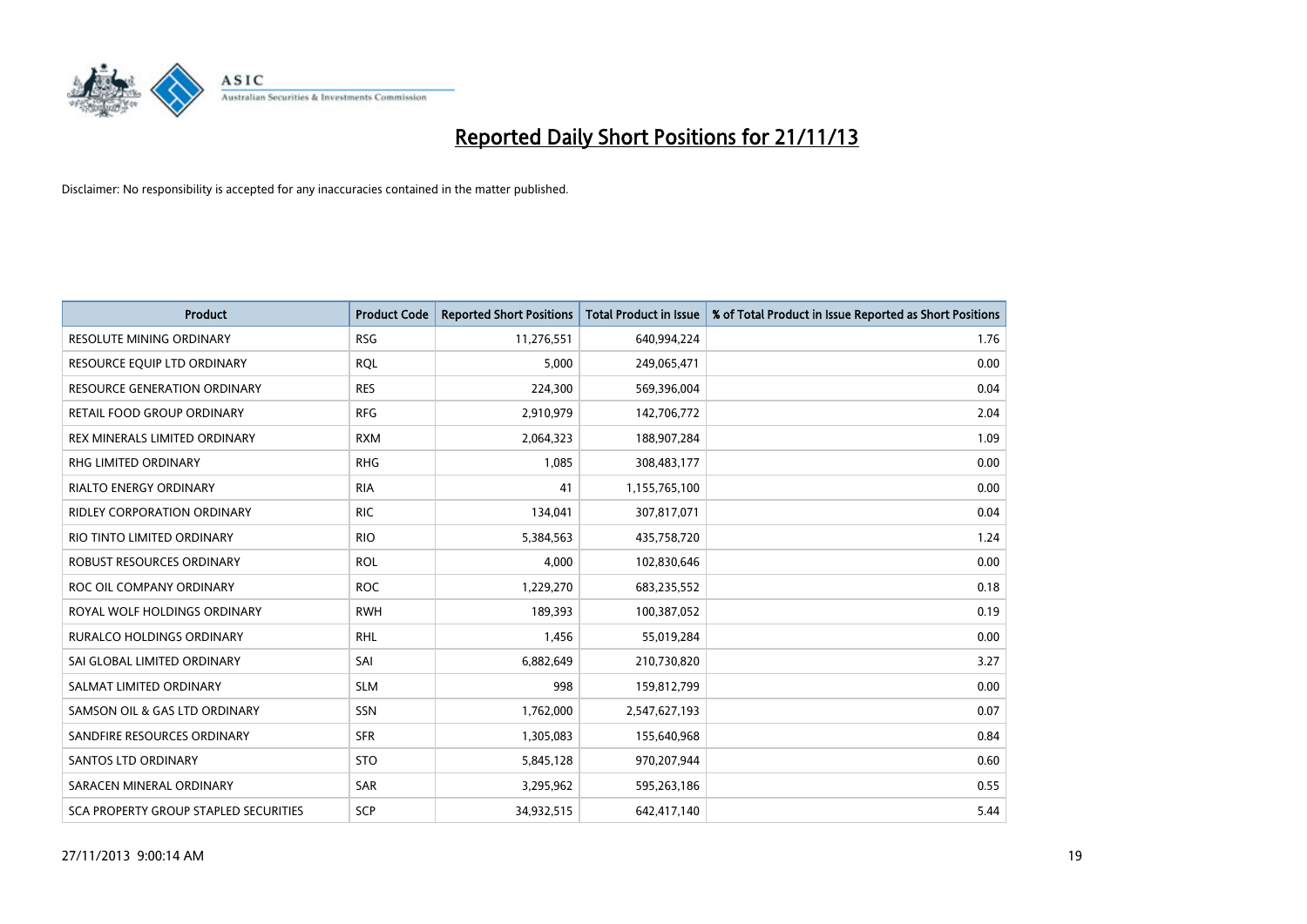

| <b>Product</b>                           | <b>Product Code</b> | <b>Reported Short Positions</b> | <b>Total Product in Issue</b> | % of Total Product in Issue Reported as Short Positions |
|------------------------------------------|---------------------|---------------------------------|-------------------------------|---------------------------------------------------------|
| SEDGMAN LIMITED ORDINARY                 | <b>SDM</b>          | 406,644                         | 223,224,636                   | 0.18                                                    |
| SEEK LIMITED ORDINARY                    | <b>SEK</b>          | 12,931,680                      | 339,132,780                   | 3.81                                                    |
| SELECT HARVESTS ORDINARY                 | <b>SHV</b>          | 31,637                          | 57,815,720                    | 0.05                                                    |
| SENEX ENERGY LIMITED ORDINARY            | <b>SXY</b>          | 6,071,209                       | 1,144,008,917                 | 0.53                                                    |
| SERVICE STREAM ORDINARY                  | <b>SSM</b>          | 100                             | 283,418,867                   | 0.00                                                    |
| SEVEN GROUP HOLDINGS ORDINARY            | <b>SVW</b>          | 4,640,128                       | 308,160,281                   | 1.51                                                    |
| SEVEN WEST MEDIA LTD ORDINARY            | <b>SWM</b>          | 6,786,693                       | 999,160,872                   | 0.68                                                    |
| SIGMA PHARMACEUTICAL ORDINARY            | <b>SIP</b>          | 2,341,966                       | 1,125,275,419                 | 0.21                                                    |
| SILEX SYSTEMS ORDINARY                   | <b>SLX</b>          | 2,618,987                       | 170,252,909                   | 1.54                                                    |
| SILVER CHEF LIMITED ORDINARY             | SIV                 | 4,128                           | 29,333,629                    | 0.01                                                    |
| SILVER LAKE RESOURCE ORDINARY            | <b>SLR</b>          | 19,947,447                      | 437,594,758                   | 4.56                                                    |
| SIMS METAL MGMT LTD ORDINARY             | <b>SGM</b>          | 12,767,502                      | 204,345,727                   | 6.25                                                    |
| SINGAPORE TELECOMM. CHESS DEPOSITARY INT | SGT                 | 997,927                         | 155,334,918                   | 0.64                                                    |
| SIRIUS RESOURCES NL ORDINARY             | <b>SIR</b>          | 7,067,073                       | 261,930,167                   | 2.70                                                    |
| SIRTEX MEDICAL ORDINARY                  | <b>SRX</b>          | 458,277                         | 56,108,439                    | 0.82                                                    |
| SKILLED GROUP LTD ORDINARY               | <b>SKE</b>          | 5,550,582                       | 233,871,364                   | 2.37                                                    |
| SKY NETWORK ORDINARY                     | <b>SKT</b>          | 62,687                          | 389,139,785                   | 0.02                                                    |
| SKYCITY ENT GRP LTD ORDINARY             | <b>SKC</b>          | 1,192,300                       | 580,016,676                   | 0.21                                                    |
| <b>SLATER &amp; GORDON ORDINARY</b>      | <b>SGH</b>          | 26,800                          | 202,186,821                   | 0.01                                                    |
| SMS MANAGEMENT, ORDINARY                 | <b>SMX</b>          | 3,813,483                       | 70,099,763                    | 5.44                                                    |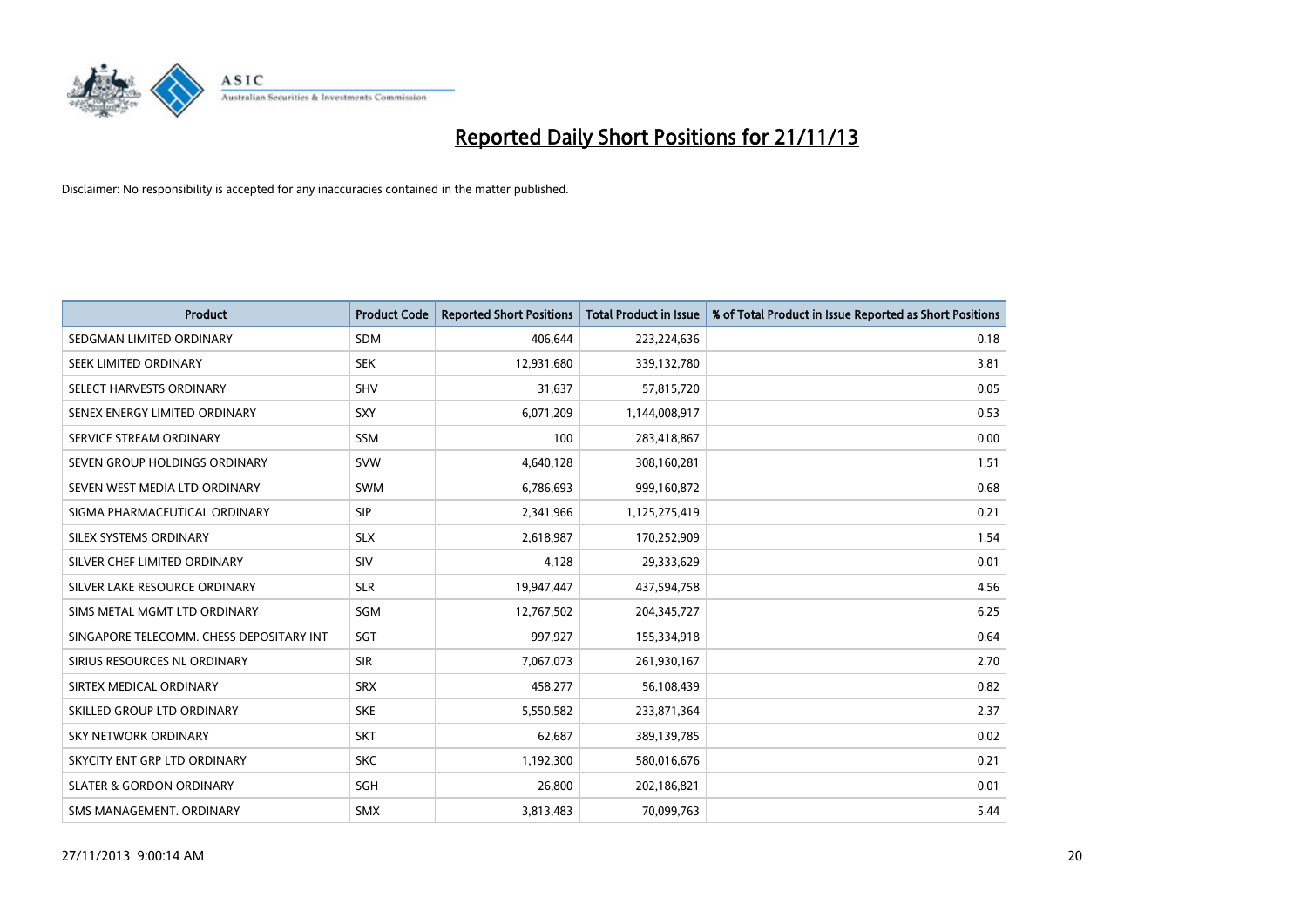

| <b>Product</b>                           | <b>Product Code</b> | <b>Reported Short Positions</b> | <b>Total Product in Issue</b> | % of Total Product in Issue Reported as Short Positions |
|------------------------------------------|---------------------|---------------------------------|-------------------------------|---------------------------------------------------------|
| SONIC HEALTHCARE ORDINARY                | <b>SHL</b>          | 4,927,589                       | 400,511,056                   | 1.23                                                    |
| SOUL PATTINSON (W.H) ORDINARY            | <b>SOL</b>          | 93,367                          | 239,395,320                   | 0.04                                                    |
| SOUTH BOULDER MINES ORDINARY             | <b>STB</b>          | 1                               | 127,952,826                   | 0.00                                                    |
| SP AUSNET STAPLED SECURITIES             | <b>SPN</b>          | 35,437,982                      | 3,376,325,523                 | 1.05                                                    |
| SPARK INFRASTRUCTURE STAPLED NOTE & UNIT | SKI                 | 48,181,061                      | 1,326,734,264                 | 3.63                                                    |
| SPDR 200 FUND ETF UNITS                  | <b>STW</b>          | 109,048                         | 43,778,688                    | 0.25                                                    |
| SPDR 200 RESOURCES ETF UNITS             | <b>OZR</b>          | 66.188                          | 1,501,132                     | 4.41                                                    |
| SPDR SMALL ORDS ETF UNITS                | SSO                 | 199,018                         | 800,855                       | 24.85                                                   |
| SPECIALTY FASHION ORDINARY               | SFH                 | 50,869                          | 192,236,121                   | 0.03                                                    |
| ST BARBARA LIMITED ORDINARY              | SBM                 | 14,321,898                      | 488,074,077                   | 2.93                                                    |
| STARPHARMA HOLDINGS ORDINARY             | SPL                 | 14,890,332                      | 284,164,948                   | 5.24                                                    |
| STEADFAST GROUP LTD ORDINARY             | <b>SDF</b>          | 300,871                         | 500,971,408                   | 0.06                                                    |
| STHN CROSS MEDIA ORDINARY                | <b>SXL</b>          | 9,130,439                       | 705,099,800                   | 1.29                                                    |
| STOCKLAND UNITS/ORD STAPLED              | SGP                 | 12,556,098                      | 2,305,750,747                 | 0.54                                                    |
| STRAITS RES LTD. ORDINARY                | SRQ                 | 31,522                          | 1,164,150,159                 | 0.00                                                    |
| STRIKE ENERGY LTD ORDINARY               | <b>STX</b>          | 5,000                           | 706,519,664                   | 0.00                                                    |
| STW COMMUNICATIONS ORDINARY              | SGN                 | 1,312,298                       | 403,828,512                   | 0.32                                                    |
| SUNCORP GROUP LTD ORDINARY               | <b>SUN</b>          | 4,046,479                       | 1,286,600,980                 | 0.31                                                    |
| SUNDANCE ENERGY ORDINARY                 | <b>SEA</b>          | 709,972                         | 462,611,982                   | 0.15                                                    |
| SUNDANCE RESOURCES ORDINARY              | <b>SDL</b>          | 59,875,187                      | 3,073,110,985                 | 1.95                                                    |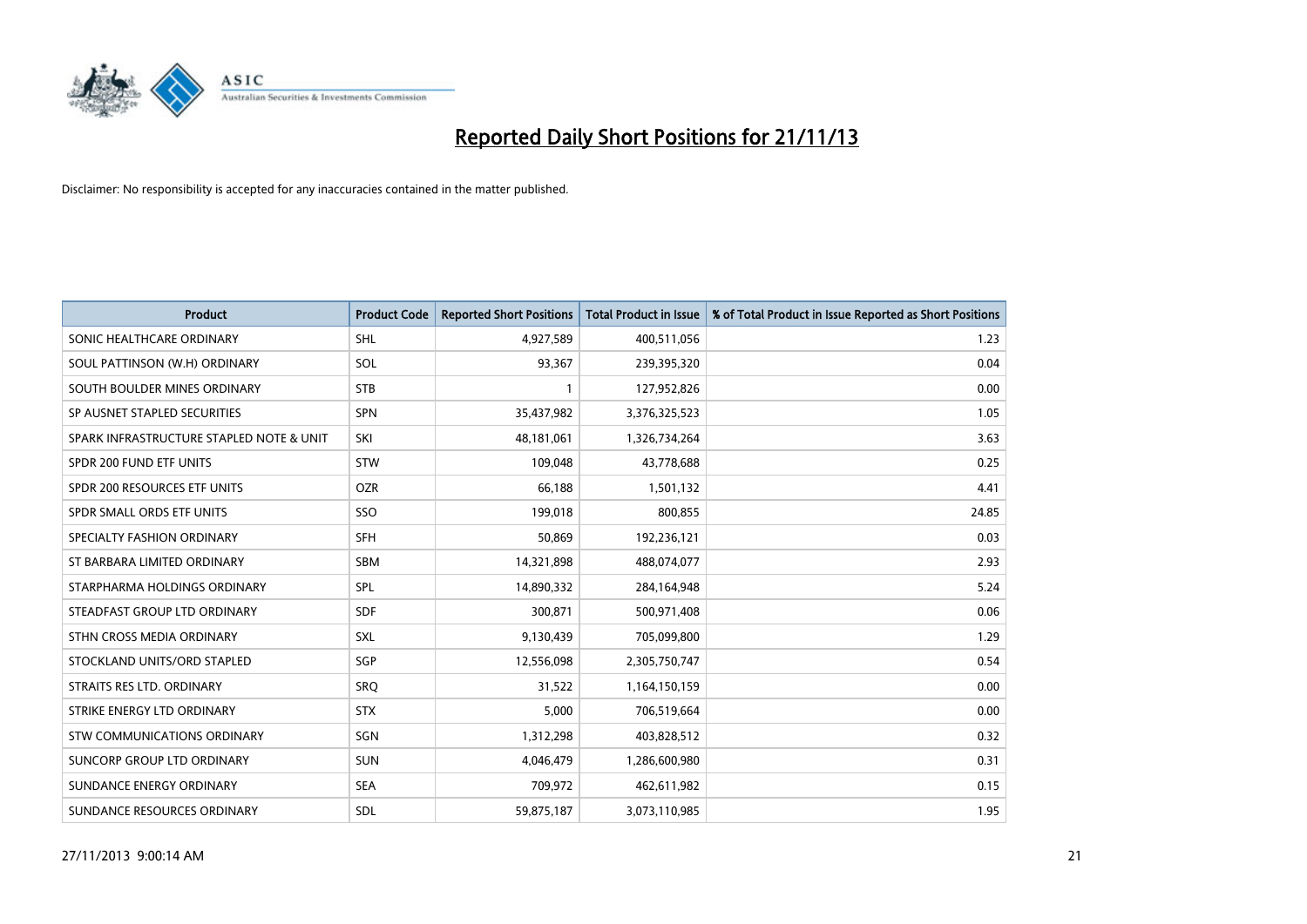

| <b>Product</b>                   | <b>Product Code</b> | <b>Reported Short Positions</b> | <b>Total Product in Issue</b> | % of Total Product in Issue Reported as Short Positions |
|----------------------------------|---------------------|---------------------------------|-------------------------------|---------------------------------------------------------|
| SUNLAND GROUP LTD ORDINARY       | <b>SDG</b>          | 86,037                          | 181,710,087                   | 0.05                                                    |
| SUPER RET REP LTD ORDINARY       | SUL                 | 1,070,261                       | 196,731,620                   | 0.54                                                    |
| SYD AIRPORT STAPLED US PROHIBIT. | SYD                 | 21,840,933                      | 2,194,322,759                 | 1.00                                                    |
| SYRAH RESOURCES ORDINARY         | <b>SYR</b>          | 2,417,243                       | 148,410,123                   | 1.63                                                    |
| TABCORP HOLDINGS LTD ORDINARY    | <b>TAH</b>          | 21,422,643                      | 754,274,706                   | 2.84                                                    |
| TANAMI GOLD NL ORDINARY          | <b>TAM</b>          | 178,918                         | 587,548,523                   | 0.03                                                    |
| TAP OIL LIMITED ORDINARY         | <b>TAP</b>          | 182,424                         | 241,608,606                   | 0.08                                                    |
| TASSAL GROUP LIMITED ORDINARY    | <b>TGR</b>          | 28,264                          | 146,507,029                   | 0.02                                                    |
| <b>TATTS GROUP LTD ORDINARY</b>  | <b>TTS</b>          | 10,962,830                      | 1,416,867,821                 | 0.77                                                    |
| TELECOM CORPORATION ORDINARY     | <b>TEL</b>          | 7,046,228                       | 1,824,093,017                 | 0.39                                                    |
| TELSTRA CORPORATION. ORDINARY    | <b>TLS</b>          | 10,419,909                      | 12,443,074,357                | 0.08                                                    |
| TEN NETWORK HOLDINGS ORDINARY    | <b>TEN</b>          | 145,478,832                     | 2,586,970,845                 | 5.62                                                    |
| TERANGA GOLD CORP CDI 1:1        | <b>TGZ</b>          | 51,164                          | 171,381,816                   | 0.03                                                    |
| TFS CORPORATION LTD ORDINARY     | <b>TFC</b>          | 99,464                          | 282,157,408                   | 0.04                                                    |
| THE REJECT SHOP ORDINARY         | <b>TRS</b>          | 2,191,108                       | 28,826,248                    | 7.60                                                    |
| THORN GROUP LIMITED ORDINARY     | <b>TGA</b>          | 36,805                          | 148,897,155                   | 0.02                                                    |
| TIGER RESOURCES ORDINARY         | <b>TGS</b>          | 3,536,526                       | 774,770,269                   | 0.46                                                    |
| TITAN ENERGY SERVICE ORDINARY    | <b>TTN</b>          | 10,745                          | 48,866,894                    | 0.02                                                    |
| TOLL HOLDINGS LTD ORDINARY       | <b>TOL</b>          | 25,817,202                      | 717,133,875                   | 3.60                                                    |
| TORO ENERGY LIMITED ORDINARY     | <b>TOE</b>          | 139,845                         | 1,041,936,676                 | 0.01                                                    |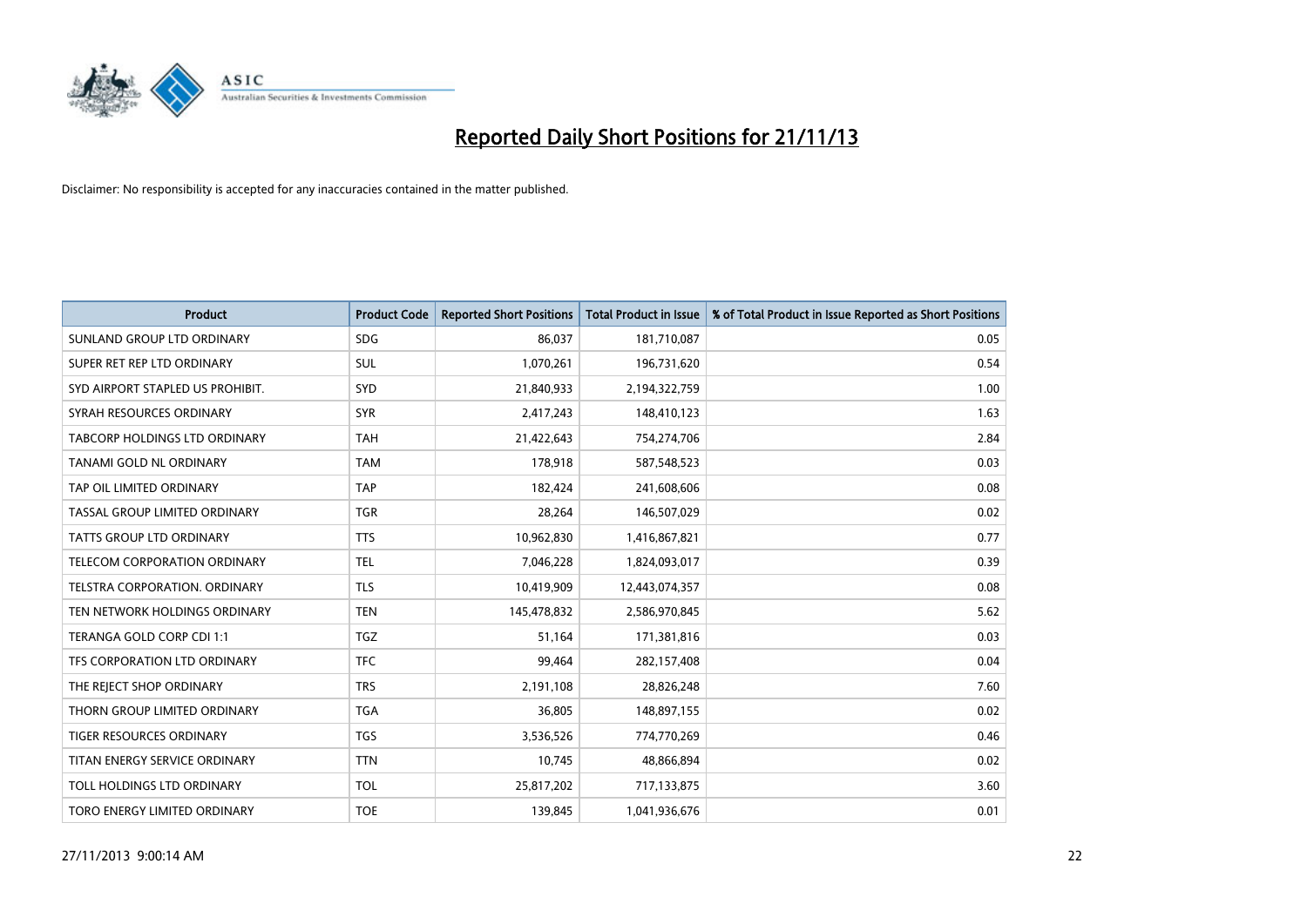

| <b>Product</b>                        | <b>Product Code</b> | <b>Reported Short Positions</b> | <b>Total Product in Issue</b> | % of Total Product in Issue Reported as Short Positions |
|---------------------------------------|---------------------|---------------------------------|-------------------------------|---------------------------------------------------------|
| TOX FREE SOLUTIONS ORDINARY           | <b>TOX</b>          | 1,322,008                       | 133,242,359                   | 0.99                                                    |
| TPG TELECOM LIMITED ORDINARY          | <b>TPM</b>          | 2,459,786                       | 793,808,141                   | 0.31                                                    |
| <b>TRADE ME GROUP ORDINARY</b>        | <b>TME</b>          | 517,629                         | 396,261,129                   | 0.13                                                    |
| <b>TRANSFIELD SERVICES ORDINARY</b>   | <b>TSE</b>          | 43,170,685                      | 512,457,716                   | 8.42                                                    |
| TRANSPACIFIC INDUST, ORDINARY         | <b>TPI</b>          | 24,300,059                      | 1,578,563,490                 | 1.54                                                    |
| TRANSURBAN GROUP TRIPLE STAPLED SEC.  | <b>TCL</b>          | 3,137,491                       | 1,485,500,376                 | 0.21                                                    |
| TREASURY GROUP ORDINARY               | <b>TRG</b>          | 25,914                          | 23,070,755                    | 0.11                                                    |
| TREASURY WINE ESTATE ORDINARY         | <b>TWE</b>          | 33,372,078                      | 647,227,144                   | 5.16                                                    |
| TROY RESOURCES LTD ORDINARY           | <b>TRY</b>          | 342,982                         | 167,730,292                   | 0.20                                                    |
| TWENTY-FIRST FOX INC A NON-VOTING CDI | <b>FOXLV</b>        | 1,127,754                       | 14,061,315                    | 8.02                                                    |
| TWENTY-FIRST FOX INC B VOTING CDI     | <b>FOX</b>          | 490,376                         | 209,205,592                   | 0.23                                                    |
| UGL LIMITED ORDINARY                  | UGL                 | 18,400,884                      | 166,511,240                   | 11.05                                                   |
| UXC LIMITED ORDINARY                  | <b>UXC</b>          | 1,027,091                       | 315,397,202                   | 0.33                                                    |
| <b>VENTURE MINERALS ORDINARY</b>      | <b>VMS</b>          | 193,000                         | 287,320,170                   | 0.07                                                    |
| VILLAGE ROADSHOW LTD ORDINARY         | <b>VRL</b>          | 383,671                         | 159,486,203                   | 0.24                                                    |
| <b>VIRGIN AUS HLDG LTD ORDINARY</b>   | <b>VAH</b>          | 134,156,148                     | 2,589,840,317                 | 5.18                                                    |
| VIRTUS HEALTH LTD ORDINARY            | <b>VRT</b>          | 3,429                           | 79,536,601                    | 0.00                                                    |
| VISION EYE INSTITUTE ORDINARY         | <b>VEI</b>          | 390,535                         | 160,759,740                   | 0.24                                                    |
| <b>VOCUS COMMS LTD ORDINARY</b>       | <b>VOC</b>          | 6,845                           | 80,630,790                    | 0.01                                                    |
| WARRNAMBOOL CHEESE ORDINARY           | <b>WCB</b>          | 39,999                          | 55,969,511                    | 0.07                                                    |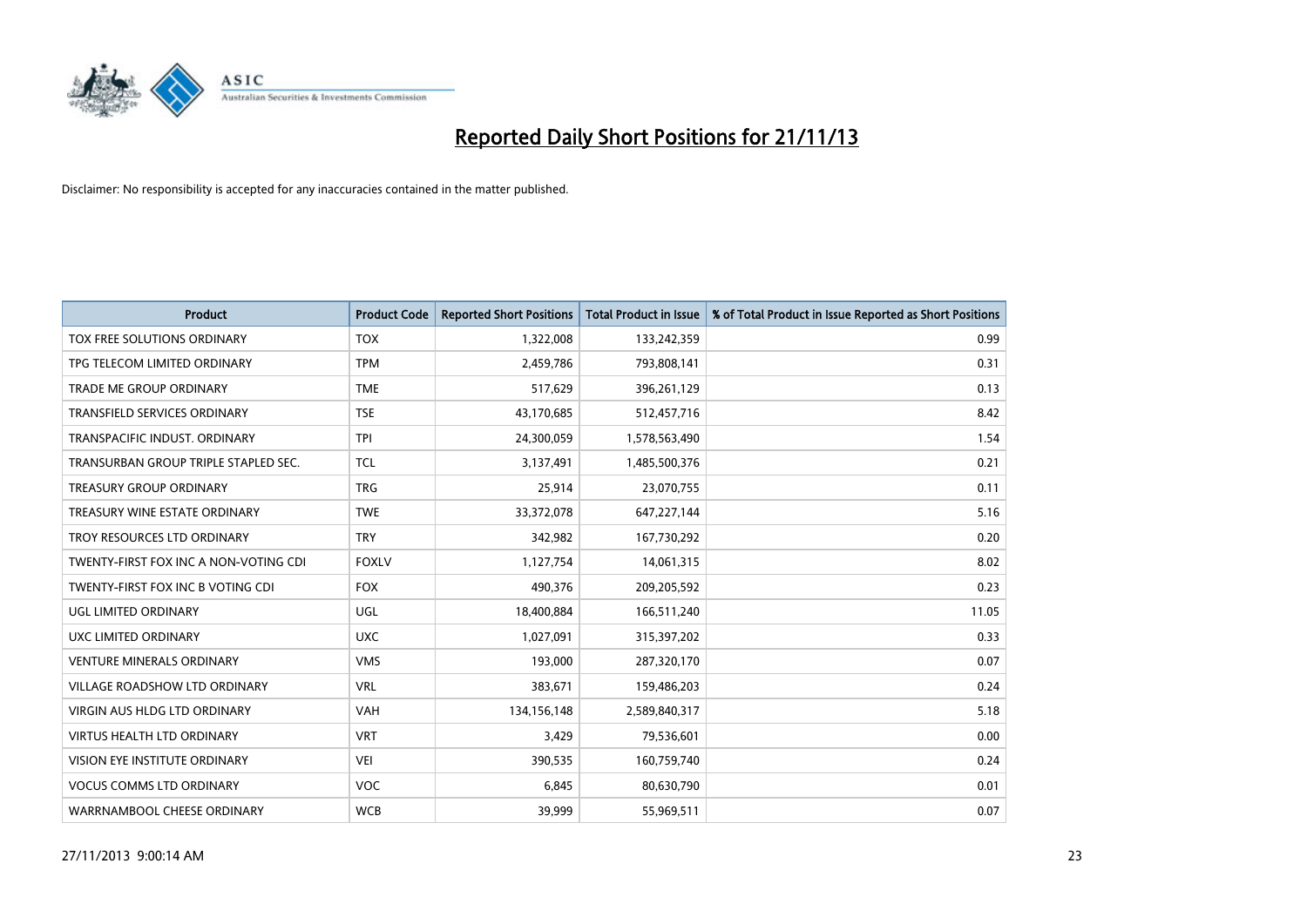

| <b>Product</b>                           | <b>Product Code</b> | <b>Reported Short Positions</b> | <b>Total Product in Issue</b> | % of Total Product in Issue Reported as Short Positions |
|------------------------------------------|---------------------|---------------------------------|-------------------------------|---------------------------------------------------------|
| <b>WATPAC LIMITED ORDINARY</b>           | <b>WTP</b>          | 32,737                          | 184,332,526                   | 0.02                                                    |
| WEBJET LIMITED ORDINARY                  | <b>WEB</b>          | 1,546,865                       | 79,397,959                    | 1.95                                                    |
| WESFARMERS LIMITED DEFERRED SETTLEMENT   | WESDA               | 34,323,016                      | 994,208,011                   | 3.45                                                    |
| WESFARMERS LIMITED PART PROTECT DEF SET  | WESDC               | 47,811                          | 148,636,387                   | 0.03                                                    |
| WESTERN AREAS LTD ORDINARY               | <b>WSA</b>          | 20,772,958                      | 196,862,806                   | 10.55                                                   |
| WESTERN DESERT RES. ORDINARY             | <b>WDR</b>          | 3,425,794                       | 443,069,723                   | 0.77                                                    |
| WESTFIELD GROUP ORD/UNIT STAPLED SEC     | <b>WDC</b>          | 7,802,384                       | 2,113,501,814                 | 0.37                                                    |
| <b>WESTFIELD RETAIL TST UNIT STAPLED</b> | <b>WRT</b>          | 28,835,521                      | 2,979,214,029                 | 0.97                                                    |
| <b>WESTPAC BANKING CORP ORDINARY</b>     | <b>WBC</b>          | 25,003,601                      | 3,109,048,309                 | 0.80                                                    |
| WHITE ENERGY COMPANY ORDINARY            | <b>WEC</b>          | 10,389                          | 322,974,494                   | 0.00                                                    |
| WHITEHAVEN COAL ORDINARY                 | <b>WHC</b>          | 83,931,330                      | 1,025,692,710                 | 8.18                                                    |
| WIDE BAY AUST LTD ORDINARY               | <b>WBB</b>          | 24,439                          | 36,238,600                    | 0.07                                                    |
| WINDIMURRA VANADIUM ORDINARY             | <b>WVL</b>          | 20,461                          | 19,284,366                    | 0.11                                                    |
| WOODSIDE PETROLEUM ORDINARY              | <b>WPL</b>          | 2,398,282                       | 823,910,657                   | 0.29                                                    |
| WOOLWORTHS LIMITED ORDINARY              | <b>WOW</b>          | 3,295,013                       | 1,254,397,683                 | 0.26                                                    |
| <b>WORLEYPARSONS LTD ORDINARY</b>        | <b>WOR</b>          | 4,464,826                       | 243,480,720                   | 1.83                                                    |
| WOTIF.COM HOLDINGS ORDINARY              | <b>WTF</b>          | 8,150,848                       | 211,736,244                   | 3.85                                                    |
| <b>XERO LTD ORDINARY</b>                 | <b>XRO</b>          | 3,188                           | 127,533,561                   | 0.00                                                    |
| YANCOAL AUST LTD CVR SHARES              | <b>YALN</b>         | 5,589                           | 87,645,184                    | 0.01                                                    |
| YANCOAL AUST LTD ORDINARY                | YAL                 | 91,412                          | 994,216,659                   | 0.01                                                    |